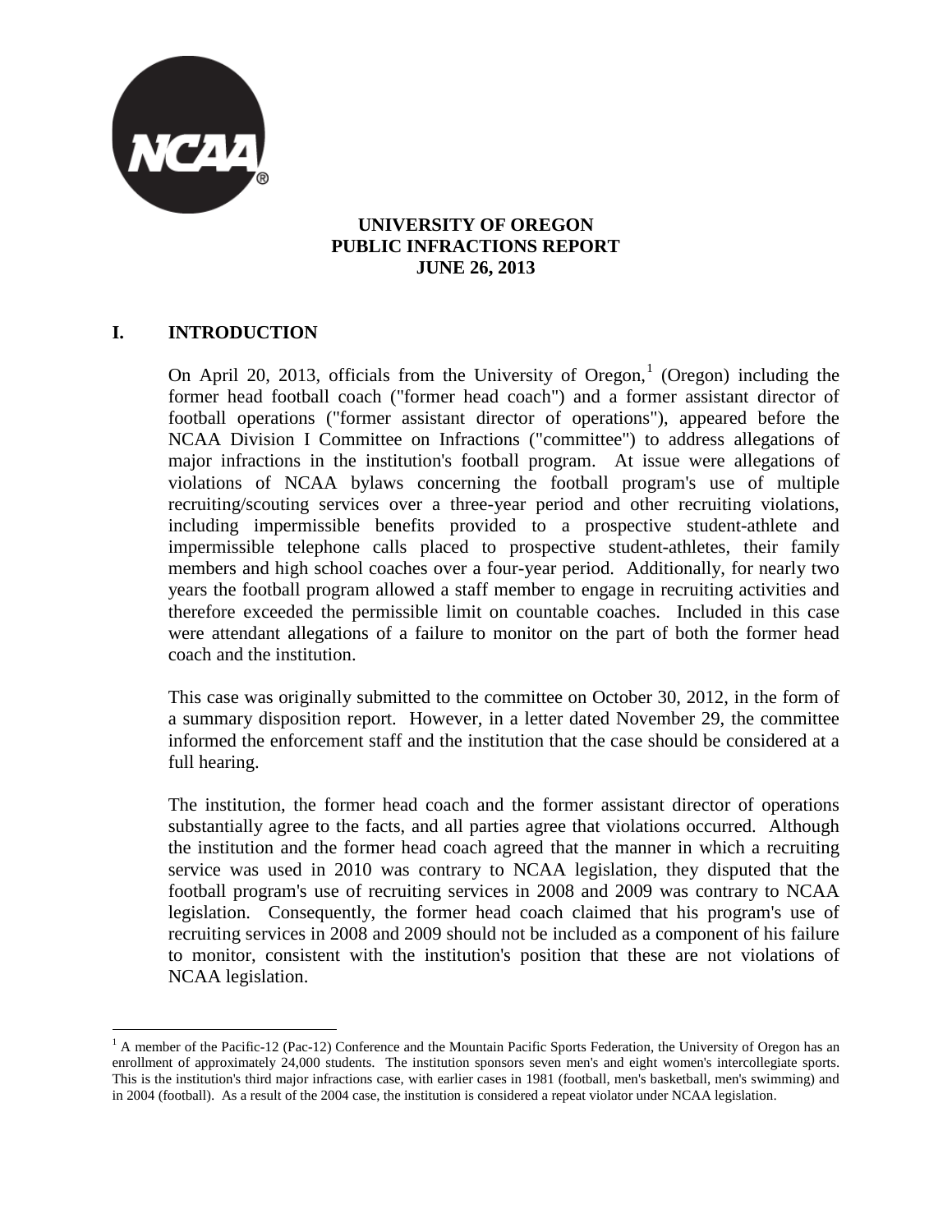At the center of this case is a recruiting service ("recruiting service 1") and its owner/operator ("recruiting service provider"), who became a representative of the institution's athletics interest when he engaged in activities assisting the institution in the recruitment of several football prospective student-athletes. The institution's violations associated with the recruiting service provider occurred because his assistance went beyond that of the typical service provider and he recruited on behalf of the institution for a period of almost three years. Also, while recruiting on behalf of the institution, he provided impermissible recruiting inducements to prospective student-athletes. As a result of his recruiting activity, the recruiting service provider became a representative of the institution's athletics interests. Consequently, the institution accepts responsibility for the violations associated with the recruiting service provider. The recruiting violations that occurred when noncoaching staff members placed impermissible calls to prospective student-athletes are also attributable to the institution.

The former assistant director of operations' violations were directly tied to the recruiting service provider's impermissible recruiting because he was either aware of the activity or he requested that the recruiting service provider participate in impermissible recruiting activities.

The former head coach's violations were the result of his failure to monitor: (1) the activities of his football staff related to the recruiting service provider, a representative of the institution's athletics interests, and the recruiting service provider's impermissible involvement with prospective student-athletes; (2) the football program's use of recruiting or scouting services that were not always compliant with NCAA legislation; and (3) the duties and activities of the former assistant director of operations.

Finally, the institution failed to monitor: (1) the football program's use of recruiting or scouting services; (2) the provision of institutional athletics apparel; and (3) telephone calls between prospective student-athletes, their parents or high school coaches and noncoaching staff members with sport-specific responsibilities.

This case involved major infractions of NCAA legislation committed by the recruiting service provider, who became an athletics representative, in addition to violations committed by institutional staff members, most notably, the former head coach. As detailed in Section VI-Penalties, the committee concludes that the following principal penalties are appropriate: three years of probation, a reduction in the maximum number of football grants-in-aid and official recruiting visits, an 18-month show-cause restriction for the former head coach, a one-year show-cause restriction for the former assistant director of operations, a prohibition on the use of recruiting services (to run concurrently with the period of probation) and the disassociation from the institution of the recruiting service provider who was at the center of this case.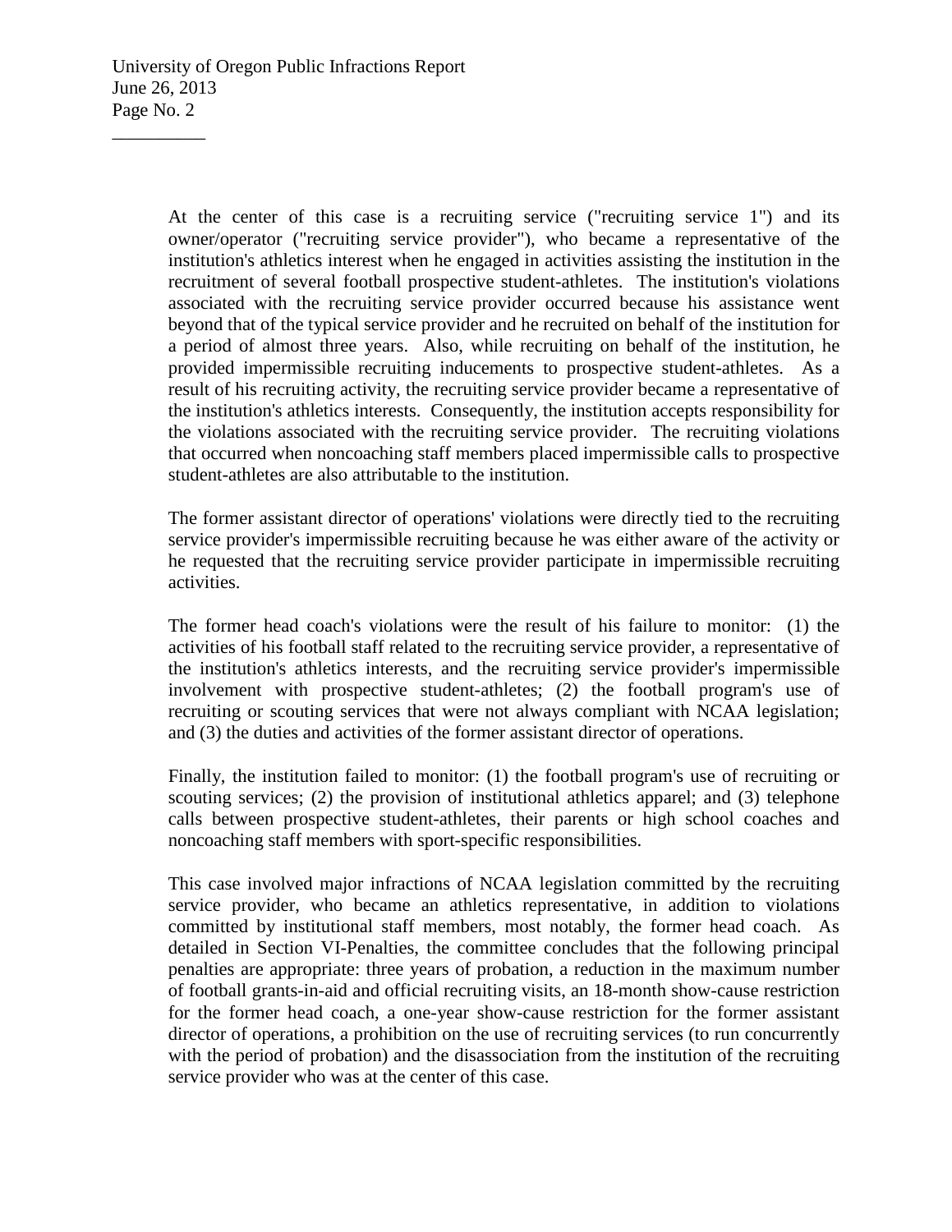### **II. CASE HISTORY**

 $\overline{\phantom{a}}$  , where  $\overline{\phantom{a}}$ 

The NCAA enforcement staff first learned of possible NCAA violations involving the University of Oregon from a confidential source on February 28, 2011. According to the source, the institution's football program had committed violations in its use of scouting services in the recruitment of prospective student-athletes. Shortly thereafter, on March 3, the website *Yahoo! Sports* published an article that provided additional allegations concerning information the enforcement staff had originally received. On March 4, the enforcement staff requested detailed recruiting records for the football program from the institution. On March 7, the enforcement staff commenced off-campus interviews independent of the institution. The enforcement staff began conducting campus interviews on March 28.

The enforcement staff's inquiry into this matter led it to believe that the recruiting service provider may have been improperly involved with other member institutions. According to the enforcement staff, additional scrutiny and inquiry was required and slowed the pace of the Oregon investigation. The investigation encompassed more than eight months, concluding with the final round of interviews on January 20, 2012.

The enforcement staff described the institution as "fully cooperat(ive) throughout the entirety of the investigative stage." At the investigation's conclusion, the enforcement staff, the institution and the involved parties were in substantial agreement on the facts of the case and on the violations that had occurred. Accordingly on March 12, 2012, the parties decided to pursue a resolution of this case through the summary disposition process. The parties finally reached agreement on the contents of a summary disposition report, which was submitted to this committee on October 30, 2012, eight months after the investigation was completed and six months after the initial draft of the summary disposition report was provided to the institution. [2](#page-2-0)

The committee completed its review of the summary disposition document in late November and, following the review, rejected the summary disposition in favor of a full hearing. In a November 29, 2012, letter, the committee notified all parties of the decision to hold a full hearing. In that letter, the committee also encouraged the parties to take all steps necessary to ensure that the case could be heard as quickly as possible, during the committee's February 2013 meeting. Thereafter, the enforcement staff issued a notice of allegations on December 5. In a letter dated January 15, the institution requested the full

<span id="page-2-0"></span> $2\text{ According to the enforcement staff and the institution, this delay was due to a number of factors, including: (1) "challenges"$ encountered by the enforcement staff with its own internal review process; (2) resistance on the part of the enforcement staff to the institution's request for information the staff had gathered from other institutions regarding their relationships with the recruiting service provider; (3) the unavailability of high-level institution administrators at key times during the institution's review of the summary disposition report; and (4) during the final review stage, "issues" the enforcement staff had with some of the language the institution used in its sections of the summary disposition report.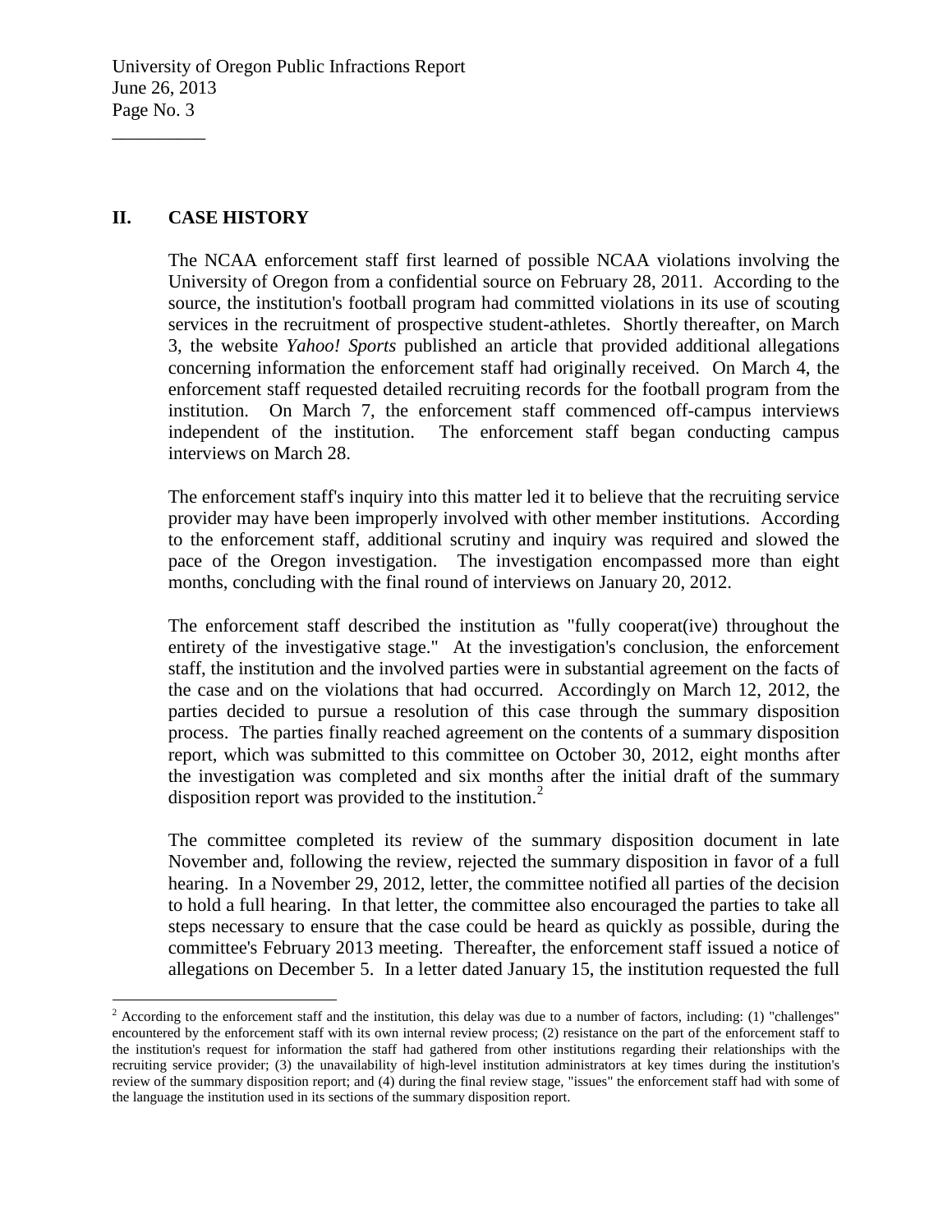90 days allowed by NCAA legislation to respond to the notice of allegations. As a result, the hearing was postponed to the April 2013 meeting of the committee, with the hearing occurring on April 20.

## **III. FINDINGS OF FACT**

 $\overline{\phantom{a}}$  , where  $\overline{\phantom{a}}$ 

#### **Recruiting service provider's involvement with Oregon football recruiting**

On or about December 20, 2007, while the former head coach was Oregon's offensive coordinator, the recruiting service provider called the former head coach, identified himself as an employee of a recruiting/scouting service ("recruiting service 2"), and asked the former head coach what types of prospective student-athletes Oregon was interested in recruiting.<sup>[3](#page-3-0)</sup> The former head coach informed the recruiting service provider that Oregon was primarily interested in "skill position" players (quarterbacks, running backs, defensive backs and receivers) "with speed." The recruiting service provider then sent the former head coach video of a few prospective student-athletes in hopes of landing Oregon as a client for recruiting service 2. This was the genesis of the relationship between the recruiting service provider and the Oregon football program. In May 2008, the football program subscribed to recruiting service 2, which was able to provide information on prospective student-athletes in Florida and Texas. The recruiting service provider identified Texas as his primary geographical area of responsibility and expertise. [4](#page-3-1)

As conceded by the institution, in May 2008, the recruiting service provider began assisting Oregon's football program in the recruitment of prospective student-athletes when he recommended certain football prospective student-athletes whom the program should evaluate, recommended which high schools the program should visit and, in May 2009, accompanied the former head coach (then an assistant coach) to, and during, visits to those high schools for evaluation purposes. As a result of these activities, and the fact that the recruiting service provider had both in-person and telephone contact on behalf of the institution with prospective student-athletes, he became a representative of the institution's athletics interests under NCAA legislation.

Through the relationships he cultivated, the recruiting service provider gave the football staff valuable information that would not typically be included in the recruiting/scouting

<span id="page-3-0"></span> $3$  In late 2009 or early 2010, the recruiting service provider ended his employment with recruiting service 2 in order to establish his own recruiting service, previously identified as "recruiting service  $1$ ."

<span id="page-3-1"></span><sup>&</sup>lt;sup>4</sup> The recruiting service provider's collective ventures and activities in the state of Texas provided him with significant exposure to prospective student-athletes and high school and college coaches in the state.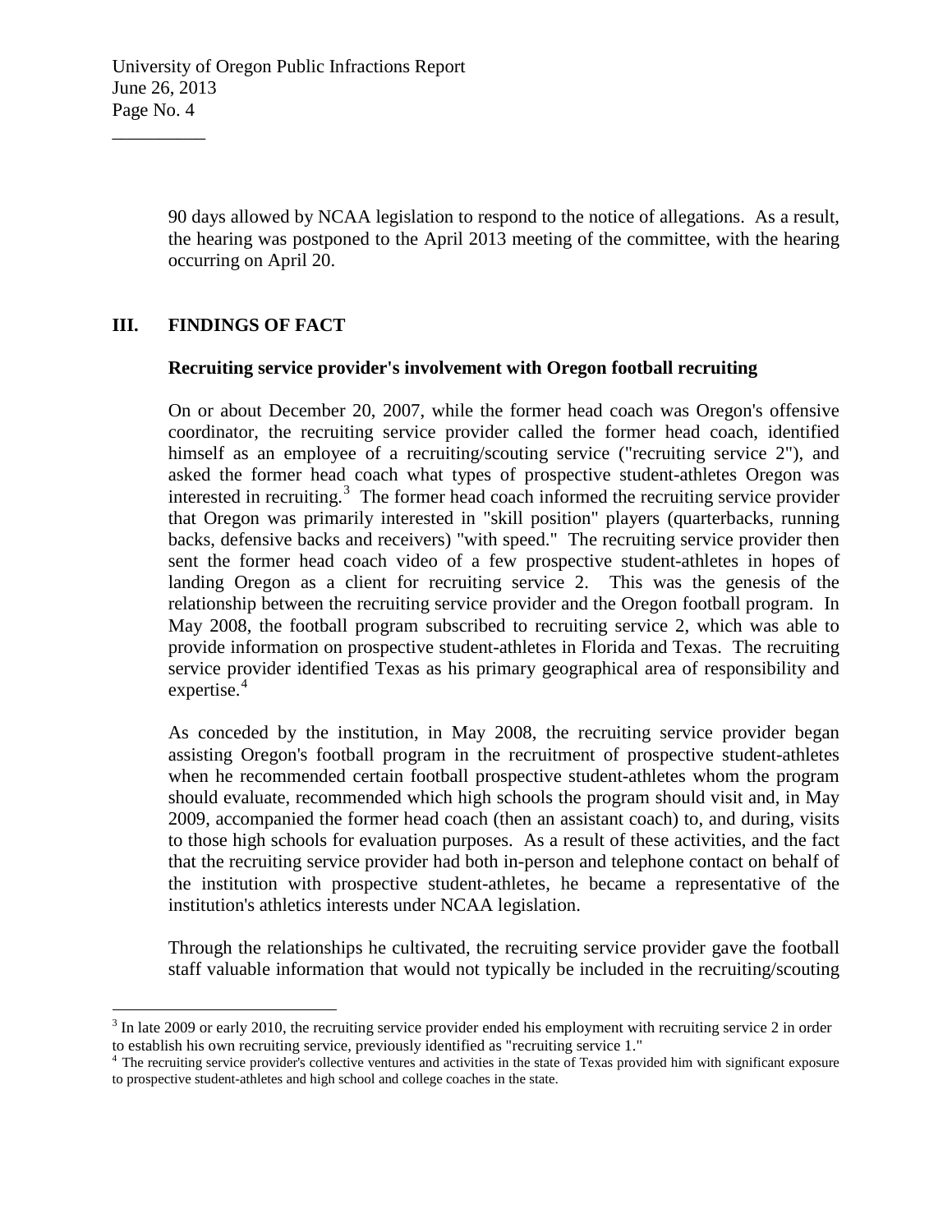service's written reports. Specifically, because the recruiting service provider developed relationships and familiarity with prospective student-athletes early in their recruitment, he was able to inform Oregon coaches of information such as the identity of key individuals who were integral to the prospective student-athletes' recruitment (e.g., an uncle, a grandmother, a nonscholastic seven-on-seven coach, etc.), and those prospective student-athletes who were unlikely to be interested in in being recruited by Oregon.

During the period from 2008 through 2010, in the course of developing relationships with prospective student-athletes, the recruiting service provider had telephone and offcampus contacts with a football prospective student-athlete ("prospect A"). Beginning in 2009, the former assistant director of operations was aware of the recruiting service provider's involvement in prospect A's recruitment and participated in that involvement, principally via a triangle of telephone communications among the recruiting service provider, prospect A and the former assistant director of operations. It was common for the former assistant director of operations to ask the recruiting service provider to have a prospective student-athlete with whom the recruiting service provider had a relationship, contact a coach on the football staff. From 2009 through 2010, the recruiting service provider also had telephone and off-campus contacts with five other football prospective student-athletes ("prospects B, C, D, E and F" respectively).

In May 2009, the recruiting service provider had an off-campus contact with a then football prospective student-athlete ("prospect G") at the prospect's high school. An assistant football coach was aware of the recruiting service provider's contact with prospect G because the recruiting service provider accompanied the assistant football coach during the visit to the high school.

On December 3, 2009, the institution's athletics department provided the recruiting service provider with a pre-game sideline pass and access to an area of the stadium where prospective student-athletes were seated during official visits. The recruiting service provider had contact with two prospective student-athletes. One prospective studentathlete ("prospect H") recalled the recruiting service provider introducing himself in the stands but did not recall the substance of their interaction. The other prospective studentathlete ("prospect I") recalled meeting the recruiting service provider for the first time on the sideline area on the field prior to the game. Prospect I further reported that the recruiting service provider introduced himself and indicated that "Oregon would be a good fit for me" because of "my speed."

From May through June 2010, prospect H and the recruiting service provider talked by phone and had in-person contact. Prospect H signed a National Letter of Intent (NLI) with Oregon in February 2010 with the intention of joining the football team in the fall of 2010. The institution discovered a deficiency in prospect H's Scholastic Aptitude Test (SAT) while performing a review of his academic credentials. Due to the deficiency, prospect H was required to return to Houston immediately to take the earliest available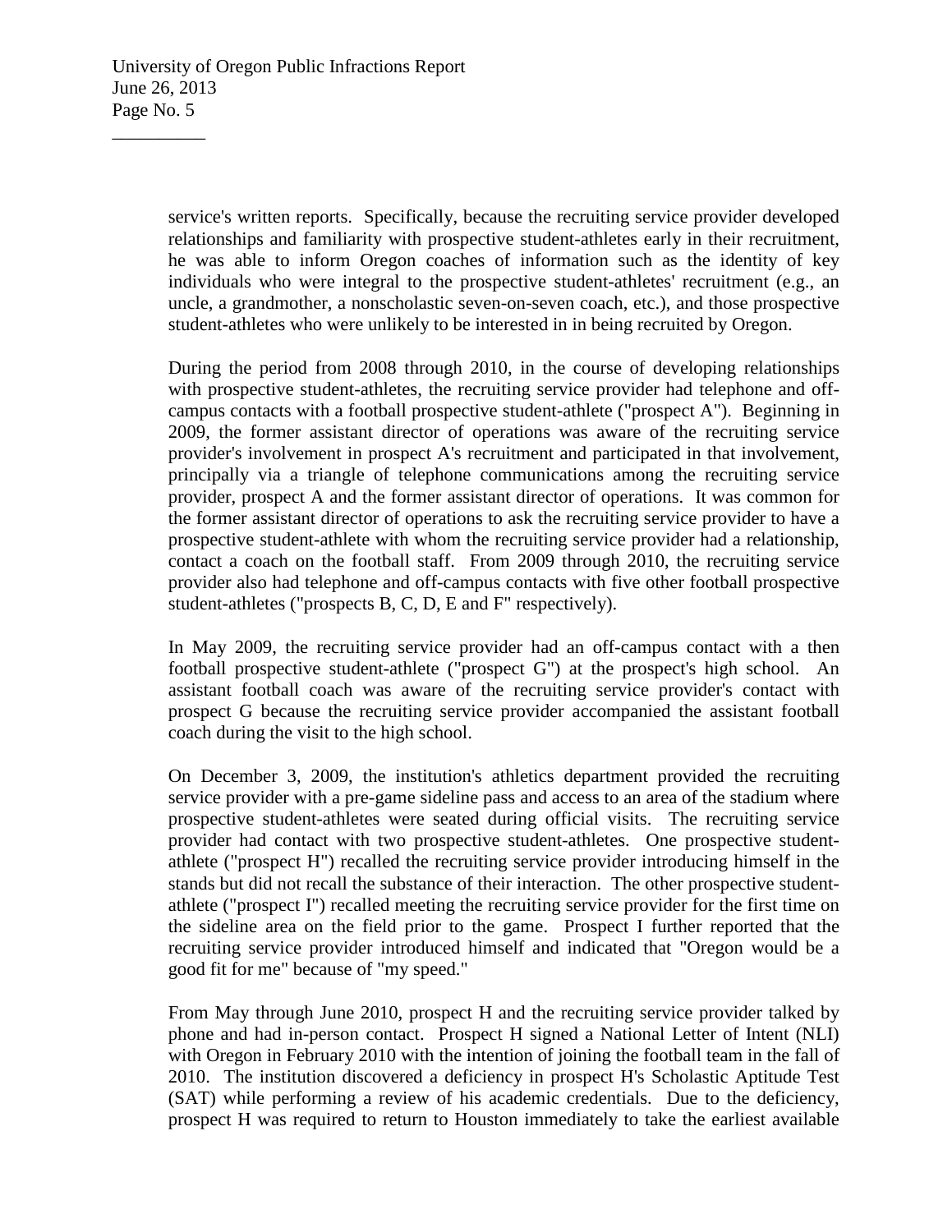SAT.<sup>[5](#page-5-0)</sup> An assistant football coach and the former assistant director of operations sought the assistance of the recruiting service provider in facilitating the prospect's taking of the SAT. The recruiting service provider contacted prospect H via telephone and ultimately delivered to him the required SAT registration packet at a Houston area gas station the evening before the test.

Further, there was evidence that the recruiting service provider was involved in the arrangements for prospective student-athletes to travel to the institution for their official visits. Following the official visits of prospects E and F, the former assistant director of operations sent the recruiting service provider a hand-written note he composed under the former head coach's signature, stating:

I really appreciate your help in getting [the names of the visiting prospects] and the whole crew here this past weekend. We'll work on getting [prospect A] here soon too! Thanks for orchestrating everything and all your help with these guys. I hope you enjoyed the game . . .Go Ducks!

The enforcement staff questioned the recruiting service provider regarding the note:

**Enforcement Staff**: What does that mean, 'thanks for orchestrating everything?'

**Recruiting Service Provider**: Well, with that trip, I organized the trip. I made sure the dates were good with the kids, with discussing flights, with (prospect F's) mentor, and with (prospect E's) guardian, and just basically putting together a trip to make sure that everybody had the dates down, and everything was good, and making sure that everybody got out there okay, as far as me as far as just organizing it and putting it all together.

Likewise, during the hearing, the former head coach was questioned about the recruiting service provider in the following exchange:

**Committee Member**: Okay. Then in February, you have (prospect A) sign a Letter of Intent with the university, and then you have shortly thereafter a \$25,000 invoice to the university that is paid (to the recruiting service provider) as part of the contractual relationship for services that ultimately were never provided. Is that a fair assessment? I am just trying to get to the essence of this.

Former head coach: Yes, I understand. The services weren't totally provided in terms of what we should have got.

<span id="page-5-0"></span> $<sup>5</sup>$  Prospect H was on the institution's campus for summer school at that time.</sup>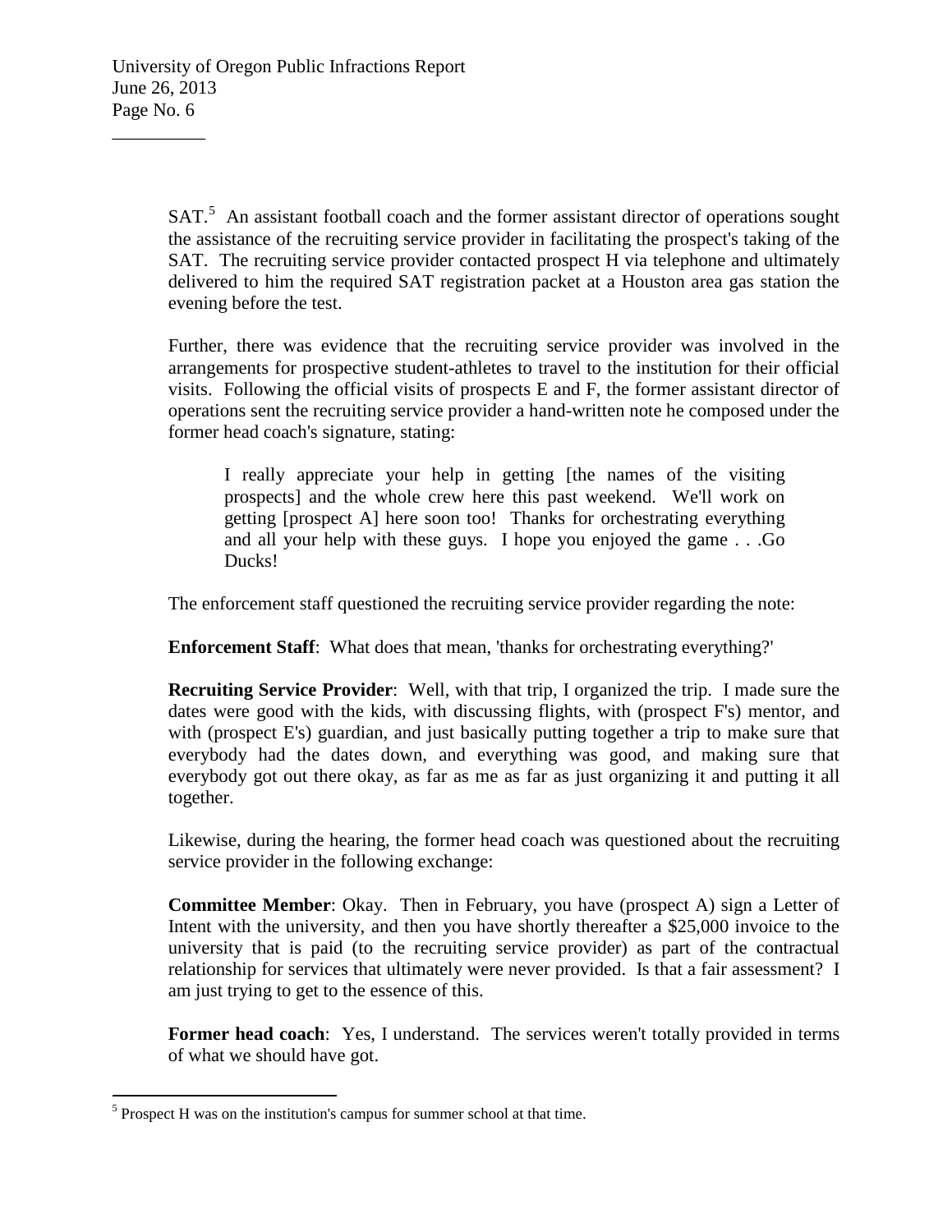### **Receipt of benefits by prospective student-athlete A**

The recruiting service provider and prospect A became acquainted in the spring of 2008. During the course of this relationship, the recruiting service provider accompanied prospect A on unofficial visits to several member institutions. A few months later, prior to prospect A's junior year in high school, the recruiting service provider traveled to prospect A's home in Texas, and resided with the prospect and his mother for brief periods of time. The recruiting service provider coordinated prospect A's speed and agility training, which took place at a local high school. Subsequently, prospect A traveled to the recruiting service provider's home where, in 2008, prospect A was provided lodging and training by the recruiting service provider in anticipation of the US Army All-American Combine (December 2008). Likewise, in 2009, prospect A was given lodging and training by the recruiting service provider prior to the US Army All-American Game (December 2009). The approximate total value of this lodging and training was \$300. Further, during the course of this relationship, from 2008 through 2010, the recruiting service provider provided prospect A a series of cash gifts totaling approximately \$100. Finally, in or around December 2009, prospect received athletics apparel issued only to student-athletes and not available to the general public.<sup>[6](#page-6-0)</sup> At some point in the months following December 2009, the former assistant director of operations viewed a YouTube video that featured prospect A, still a prospective student-athlete at the time, wearing a T-shirt that was issued only by the football program. The former assistant director of operations recognized that the T-shirt was not one available to the public for purchase, but did not report that information to compliance or athletics administrators.

## **Football program's use of a recruiting/scouting service**

In 2010, the football program paid \$25,000 for a subscription to recruiting service 1 and received oral reports from the recruiting service provider. On January 16, 2010, Bylaw 13.14.3 changed to require four reports annually from recruiting/scouting services. Recruiting service 1 did not disseminate to the football program recruiting or scouting information at least four times per calendar year as the legislation requires. It was not until January 2011 that the institution realized that the legislatively mandated reports had not been received from the recruiting coordinator. Finally, on February 22, 2011, over a year after the legislative change and at the request of the institution, the recruiting service provider sent outdated scouting materials to the institution in an attempt to assist the institution in complying with the new legislation. Although a football staff member

<span id="page-6-0"></span><sup>&</sup>lt;sup>6</sup> The enforcement staff originally alleged that the apparel referenced here was provided to prospect A from a box of Oregon athletics clothing sent to the recruiting service provider by the assistant director of operations. The enforcement staff later conceded that it could "not definitively conclude that the T-shirt [prospect A] impermissibly received came from the specific box of institutional apparel originally provided to [the recruiting service provider]."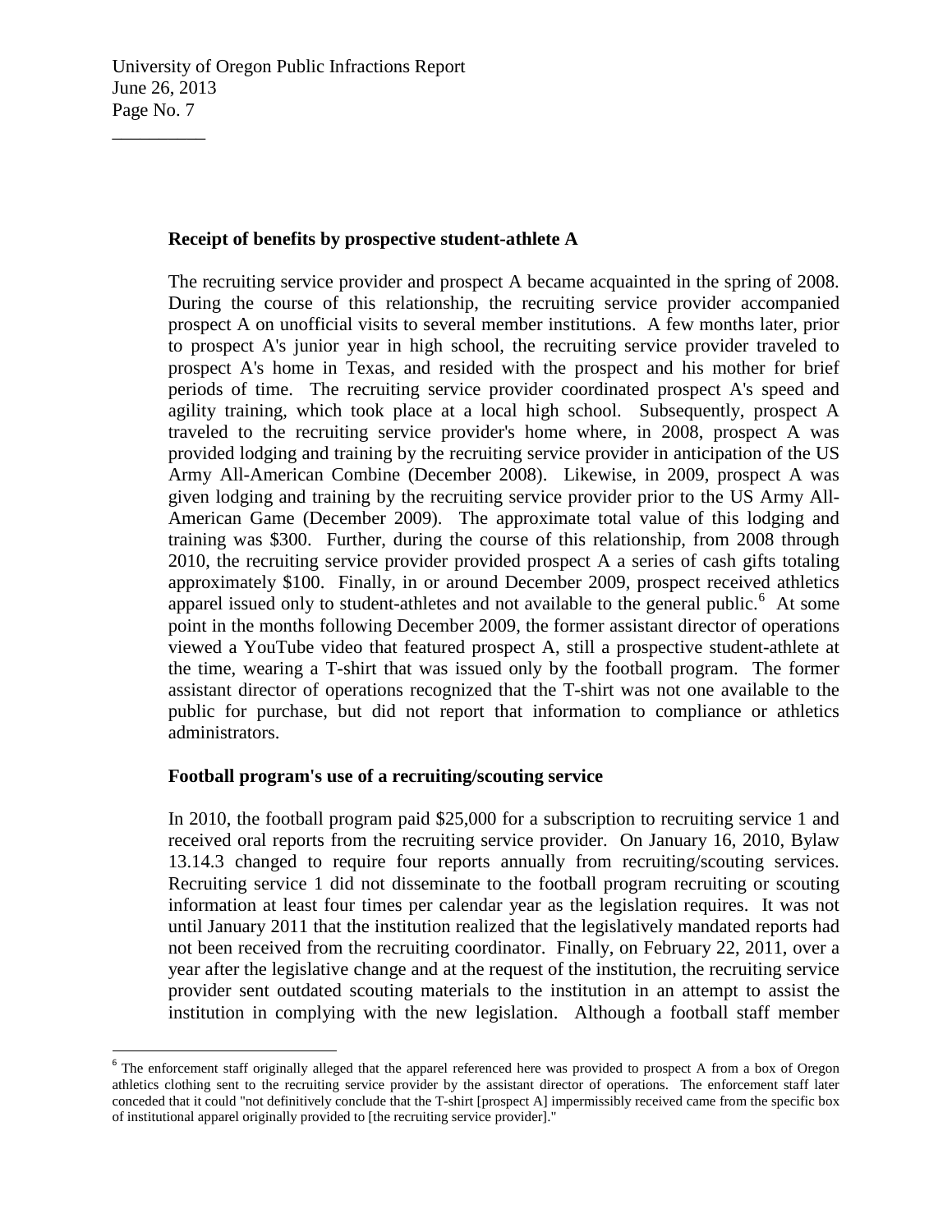claimed to have some recollection that earlier reports may have been submitted by the recruiting service provider, there was no tangible evidence that any such written reports were submitted.

After the legislative change, the compliance office prepared a form that was submitted to its scouting services, citing the quarterly report requirements and directing the service to confirm its intention to comply. The form was supposed to be filed with the institution's business office along with the subscription paperwork. The form was not returned by the recruiting service provider and the institution did not follow up with the recruiting service to ensure that it was filed.

During the hearing, the former head coach was questioned about the recruiting service in the following exchange:

**Committee member**: So, let me go back. (The staff member coordinating recruiting services) is the one that should have been receiving the reports, and I think his testimony in the response . . . (the staff member coordinating recruiting services) was contacted about renewing (the recruiter service provider's) subscription . . .Then there is a request to send us what we think you have been sending us, and then later on what shows up is not even close to what is expected by the rule or apparently by what the university thought it was paying for at the time.

### **Former head coach:** Correct.

**Committee member:** So, just to be clear, there may be memories (of reports submitted by the recruiting service provider), but what we have is there wasn't documentation sent that met the expectation of the rule that was in place for 2010.

### **Former head coach:** Correct.

The compliance office provided the football staff with rules education pertaining to the January 2010 legislative change, but it did not follow up or monitor the staff to ensure the receipt or contemporaneous logging of these reports. Recruiting service 1 was a singleemployee business focused primarily in Texas. Recruiting service 1 lacked nationallevel experience, yet the owner/operator ("the recruiting service provider") charged the institution \$25,000 for a one-year subscription. This fee is more consistent with recruiting services that provide coverage on a national level.

Further, the committee noted that the \$25,000 paid to recruiting service 1 was more than double the amount the institution paid to the second most costly of the other recruiting services it employed.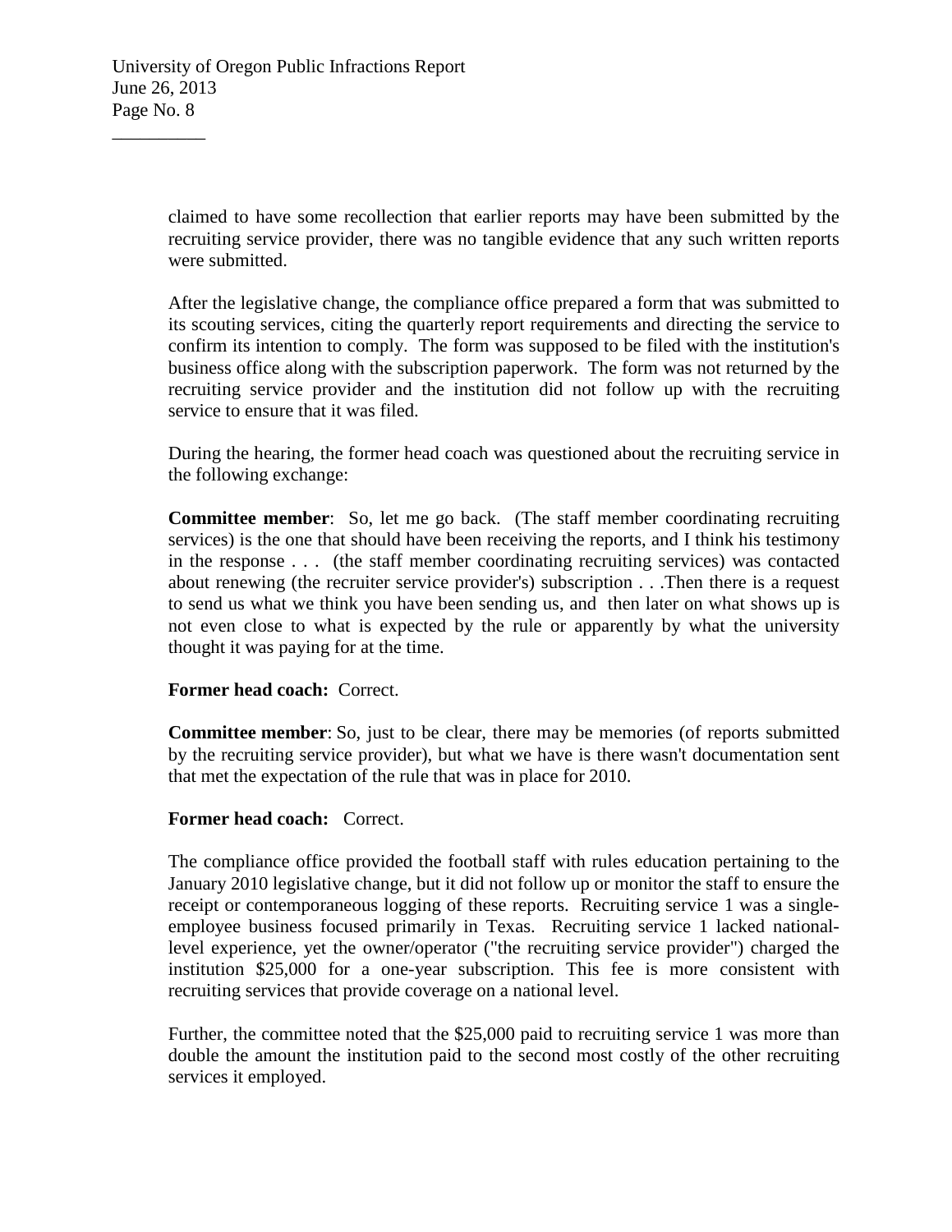### R**ecruiting telephone calls involving noncoaching staff members**

From 2007 through early 2011, three noncoaching staff members placed or received approximately 730 recruiting-related telephone calls. Specifically:

During a period from 2009-10 through early 2011-12 academic years, the former assistant director of operations placed 486 telephone calls to, and received 183 impermissible telephone calls from, 74 different prospective student-athletes, their parents or high school coaches. The former assistant director of operations claimed all of the calls were administrative in nature, either to arrange logistics for an incoming official visit or for a coaching staff member to make a home or high school visit to a prospect's locale. The former assistant director of operations claimed that he was not aware that these communications would be considered of a "recruiting" nature.

During the 2009-10 through 2011-12 academic years, an associate director of football operations placed 46 telephone calls to, and received 13 telephone calls from nine different prospective student-athletes, their parents or high school coaches.<sup>[7](#page-8-0)</sup> The associate director of operations claimed that all of these calls were administrative in nature, either to arrange logistics for an incoming official visit or for a coaching staff member to make a home or high school visit to a prospect's locale. The associate director of operations did not know that such communications would be considered "recruiting" telephone calls.

During the 2007-08 academic year, a second assistant director of football operations placed six telephone calls to, and received eight impermissible telephone calls from, four different prospective student-athletes, their parents or high school coaches. Once again, these calls were claimed to be administrative in nature, either to arrange logistics for an incoming official visit or for a coaching staff member to make a home or high school visit to a prospect's locale. The second assistant director of operations claimed that he did not know that such communications would be considered "recruiting" telephone calls.

The athletics department did not have a rules education session tailored directly for the football operations staff nor a monitoring system for the football operation staff's telephone calls. $8<sup>8</sup>$  $8<sup>8</sup>$ 

<span id="page-8-0"></span> $<sup>7</sup>$  Although the notice of allegations identified the individual as a "second assistant director of operations," the</sup> institution identifies the individual as the committee does here.

<span id="page-8-1"></span> $8$  The compliance officer reported that the institution's compliance department monitored the phone calls of its coaching staffs by hand until 2010. They did not have the manpower to check every coach every month, so they reviewed the records of 10 coaches per month and attempted to ensure that every coach's telephone records were reviewed at least once per year. The compliance officer reported that the telephone records of operations staff members would "occasionally be thrown in the rotation" to be reviewed.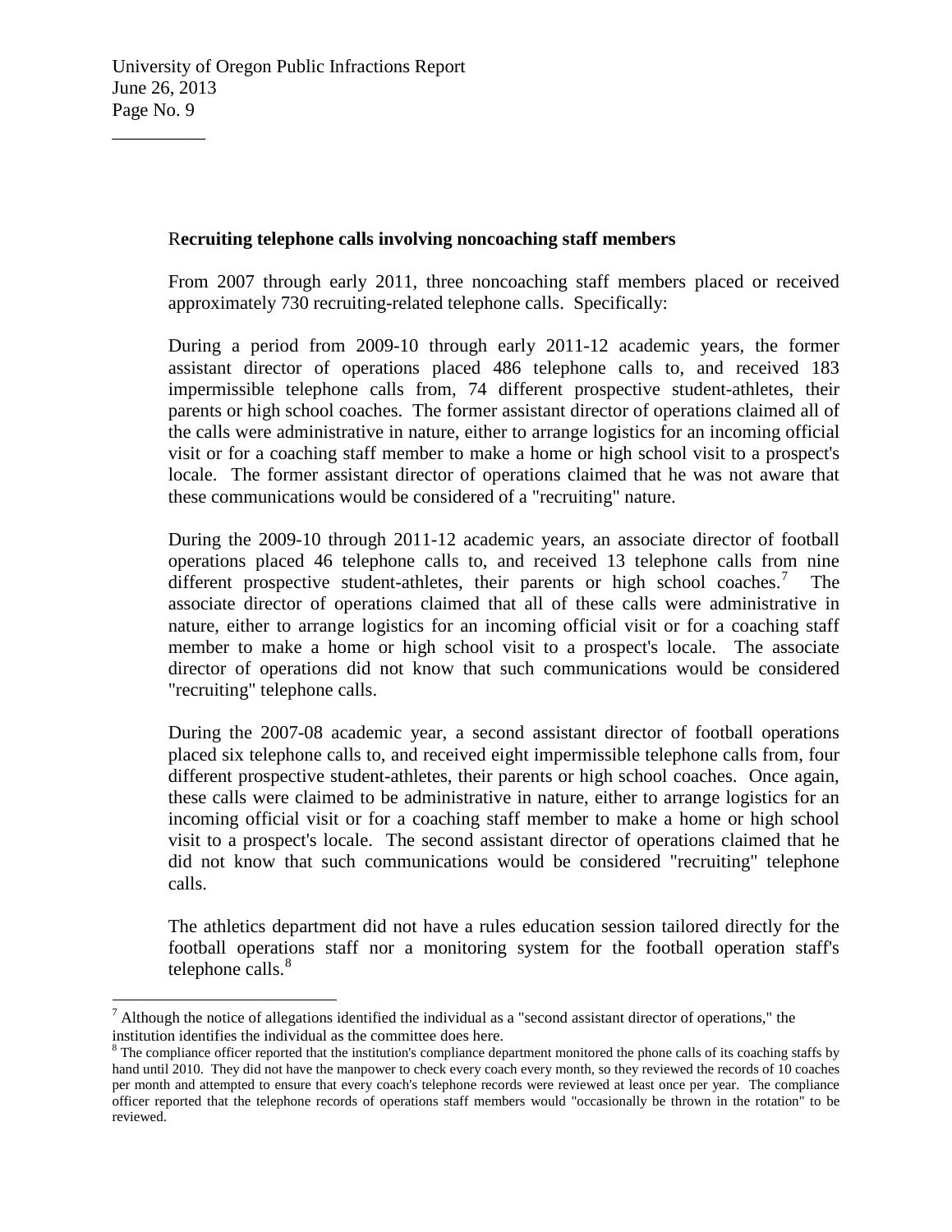### **Coaching staff limits**

 $\overline{\phantom{a}}$  , where  $\overline{\phantom{a}}$ 

From 2009 through 2011, the former assistant director of operations knew and occasionally communicated with the recruiting service provider. These communications were a by-product of the football program's subscriptions to recruiting services with which the recruiting service provider was associated, first as an employee and later as an owner/operator. The former assistant director of operations also knew that the recruiting service provider had personal relationships with certain prospects through his recruiting service work. On occasion, the former assistant director of operations asked the recruiting service provider to deliver a message to a prospect. For example, there were occasions when the former assistant director of operations asked the recruiting service provider to have a prospect contact a member of the Oregon coaching staff. Further, the former assistant director of operations placed numerous recruiting-related telephone calls.

## **IV. ANALYSIS**

Given the findings of fact, the committee must resolve certain issues concerning the football program and the actions by, or omissions of, the former assistant director of operations and the former head coach. Specifically, the findings in this case fall into six areas: (A) recruiting violations committed by the owner of a recruiting/scouting service who became a representative of the institution's athletics interests, (B) use of a recruiting/scouting service that did not comply with NCAA legislation, (C) impermissible telephone calls placed by noncoaching staff members, (D) exceeding the permissible limit of football coaches, (E) the former head coach's failure to monitor, (F) a failure to monitor by the institution.

## **A. THE RECRUITING SERVICE PROVIDER ENGAGED IN IMPERMISSIBLE RECRUITING ACTIVITY. [NCAA Bylaws 13.01.4, 13.02.1.4, 13.1.2.1, 13.1.2.4-(a), 13.1.3.5.1, 13.2.1, 13.2.1.1-(b), 13.2.1.1-(e) and 13.2.1.1-(h)]**

The recruiting violations in this case involve impermissible recruiting assistance rendered by a recruiting service provider. This assistance took the form of recommending certain football prospective student-athletes that the program should evaluate, advising which prospects the institution would be unlikely to recruit successfully because the prospects' interests were elsewhere, advising which high schools the program should visit and, in May 2008, accompanying an assistant football coach during visits to high schools for evaluation purposes. Further, the recruiting service provider made impermissible telephone calls on behalf of the institution and engaged in off-campus contacts with nine prospects,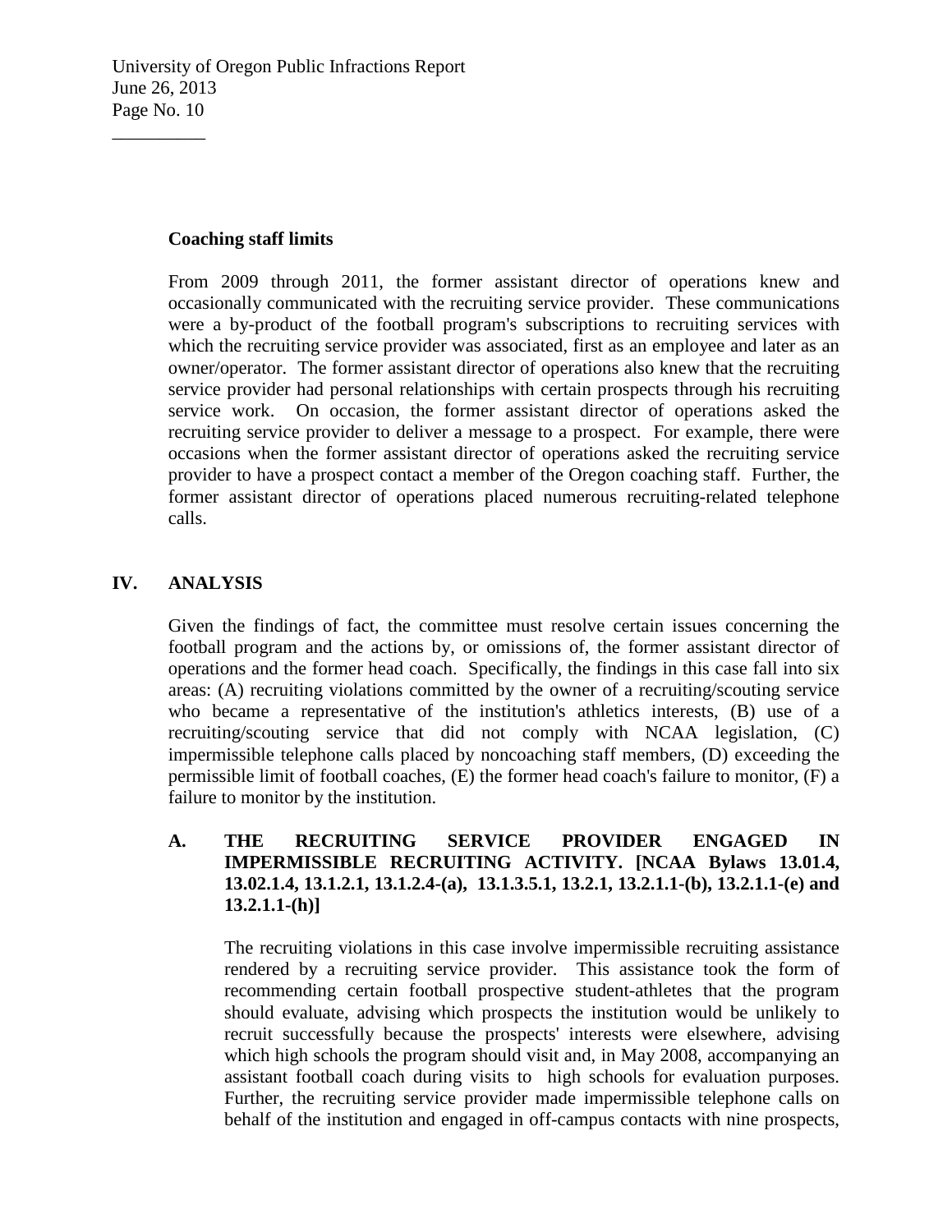and provided recruiting inducements to one of the nine prospects. This impermissible activity arose from the retention of the recruiting service provider's business by the Oregon football program. The enforcement staff and the institution substantially agree to the facts of this finding and that that those facts constitute violations of NCAA legislation.

### **1. NCAA legislation regarding recruiting restrictions pertaining to athletics representatives.**

The applicable portions of the bylaws state:

**13.01.4 Recruiting by Representatives of Athletics.** Representatives of an institution's athletics interests (as defined in Bylaw 13.02.14) are prohibited from making in-person, on- or off-campus recruiting contacts, or written or telephonic communications with a prospective studentathlete or the prospective student-athlete's relatives or legal guardians.

**Bylaw 13.02.14 Representative of Athletics Interests**. A "representative of the institution's athletics interests" is an individual, independent agency, corporate entity (e.g., apparel or equipment manufacturer) or other organization who is known (or who should have been known) by a member of the institution's executive or athletics administration to: *(Revised: 2/16/00)*

(c) Be assisting or to have been requested (by the athletics department staff) to assist in the recruitment of prospective student-athletes;

**13.1.2.1 General Rule.** All in-person, on- and off-campus recruiting contacts with a prospective student-athlete or the prospective studentathlete's relatives or legal guardians shall be made only by authorized institutional staff members. Such contact, as well as correspondence and telephone calls, by representatives of an institution's athletics interests is prohibited except as otherwise permitted in this section. Violations of this bylaw involving individuals other than a representative of an institution's athletics interests shall be considered institutional violations per Constitution 2.8.1; however, such violations shall not affect the prospective student-athlete's eligibility. *(Revised: 8/5/04)*

**13.1.2.4 Other Restrictions, Athletic Representatives.** The following are additional restrictions that apply to athletics representatives:

(a) **Telephone Conversation.** An athletics representative of a member institution may speak to a prospective student-athlete via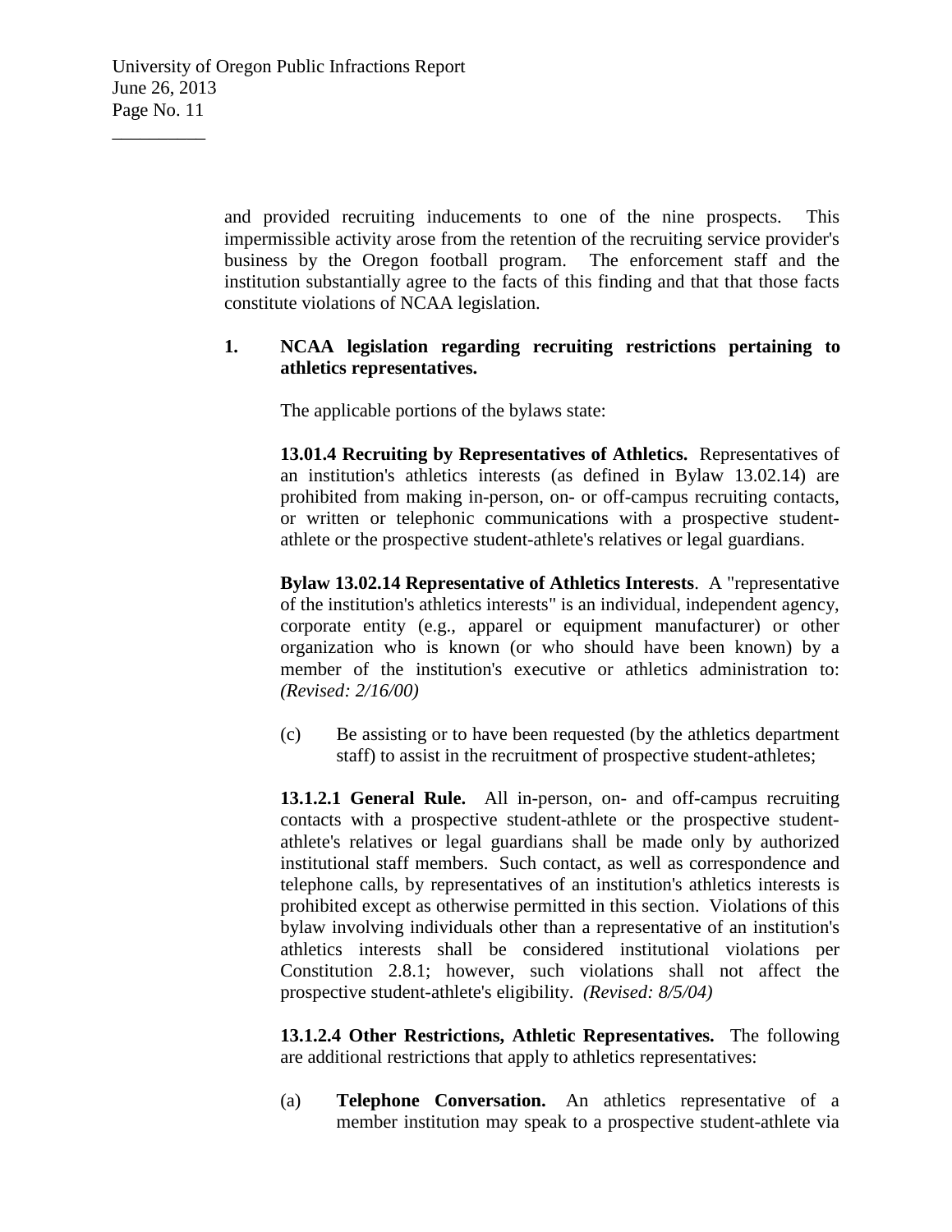the telephone only if the prospective student-athlete initiates the telephone conversation and the call is not for recruiting purposes. Under such circumstances, the representative must refer questions about the institution's athletics program to the athletics department staff;

**13.1.3.5.1 Representatives of Athletic Interests.** Representatives of an institution's athletics interests (as defined in Bylaw 13.02.14) are prohibited from making telephonic communications with a prospective student-athlete or the prospective student-athlete's relatives or legal guardians.

**13.2.1 General Regulation.** An institution's staff member or any representative of its athletics interests shall not be involved, directly or indirectly, in making arrangements for or giving or offering to give any financial aid or other benefits to a prospective student-athlete or his or her relatives or friends, other than expressly permitted by NCAA regulations. Receipt of a benefit by a prospective student-athlete or his or her relatives or friends is not a violation of NCAA legislation if it is determined that the same benefit is generally available to the institution's prospective students or their relatives or friends or to a particular segment of the student body (e.g., international students, minority students) determined on a basis unrelated to athletics ability.

**13.2.1.1 Specific Prohibitions.** Specifically prohibited financial aid, benefits and arrangements include, but are not limited to, the following:

- (b) Gift of clothing or equipment;
- (e) Cash or like items;
- (h) Free or reduced-cost housing;

## **2. The recruiting service provider engaged in impermissible recruiting activity.**

The institution and the enforcement staff agree that a violation occurred. The committee concludes that these facts constitute a violation of NCAA bylaws.

The facts demonstrate that the recruiting service provider was directly involved in assisting the Oregon football program in the recruitment of prospective student-athletes and, in that process, became a representative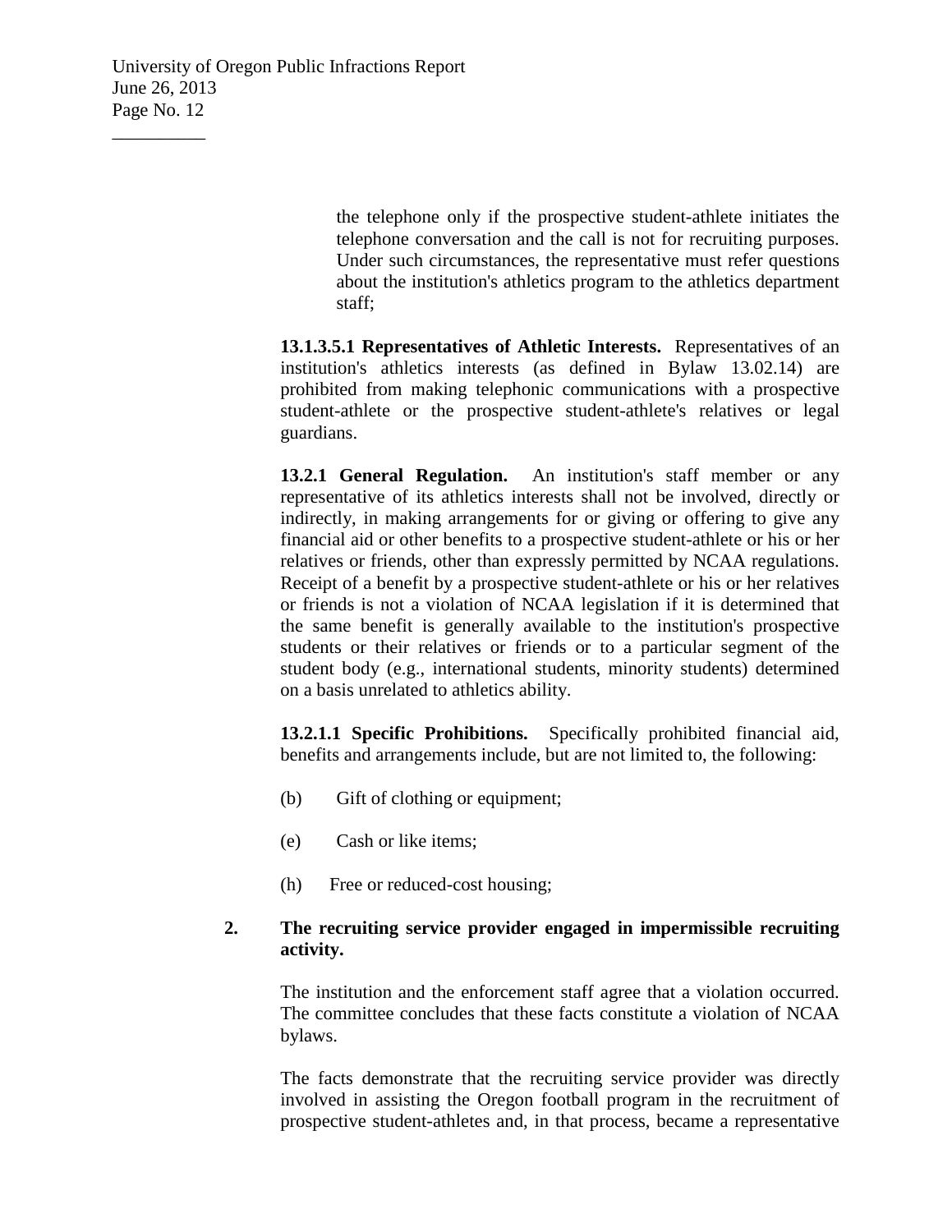of the institution's athletics interests per NCAA Bylaw 13.02.14-(c). This activity was a violation of NCAA recruiting legislation that prohibits athletics representatives from involvement in the recruitment of prospective student-athletes.

Because the recruiting service provider was able to develop relationships with prospects and to glean information on the front end of the recruitment process as to which individuals would be controlling access to and influencing the prospect (e.g., an uncle, a grandmother, a nonscholastic seven-on-seven coach, etc.), the recruiting service provider delivered valuable information to the institution that afforded a recruiting advantage. Many coaching staff members reported that the recruiting service provider's greatest value was his identification of which prospects *not* to recruit. The institution described the net result of the recruiting service provider's actions not as recruiting violations, but rather as "impermissible recruiting efficiencies." The institution also described his actions as a matter of "convenience." Nonetheless, at a minimum, the recruiting service provider's actions resulted in a recruiting advantage by freeing up time and resources early in the recruiting cycle that could be devoted to targeting prospects likely to be a good fit at Oregon. In an effort to assist Oregon in the recruitment of prospective student-athletes and in the context of the relationships he developed as described above, the recruiting service provider had telephonic and in-person contact with nine football prospective student-athletes. Such activity by an athletics representative is prohibited under NCAA bylaws. In some instances, specifically relating to prospects A, B, C, D, E and F, the former assistant director of operations not only was aware of the recruiting service provider's activity relative to these prospects, but also solicited the recruiting service provider's involvement when using him as a conduit for communications. The former assistant director of operations reported that he did not know it was a violation of NCAA legislation to use the recruiting service provider in this fashion. The committee concludes that the facts as found constitute violations of NCAA Bylaws 13.01.4, 13.1.2.1 and 13.1.2.4-(a).

Another way in which the institution used the recruiting service provider was to have him encourage prospects to take official visits to the institution's campus. As previously set forth, the recruiting service provider made several trips to the institution's campus at his own expense. On one of those occasions, at a December 3, 2009, home football contest, the recruiting service provider had impermissible contact with two prospects who were attending the game as part of their official visits to the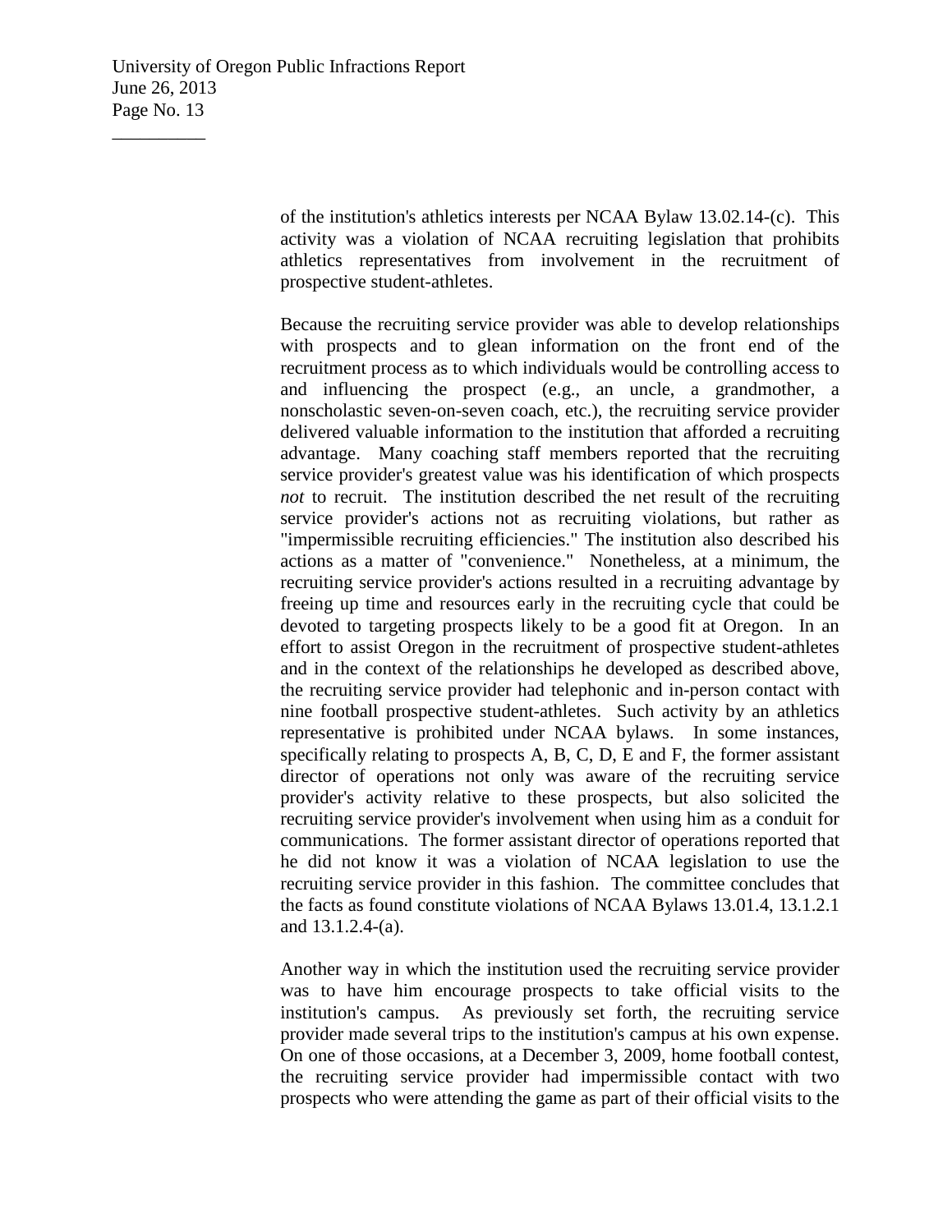institution's campus. The committee concludes that the facts as found constitute violations of NCAA Bylaws 13.01.4 and 13.1.2.1.

The recruiting service provider had both in-person and telephonic contact with prospect H and, at the request of football staff members, provided assistance to prospect H in registering for the SAT. The committee concludes that the facts as found constitute violations of NCAA Bylaws 13.01.4 and 13.1.2.1.

### **3. The recruiting service provider gave prospect A cash.**

Finally, as set forth earlier in this report, the recruiting service provider gave prospect A cash, cost-free lodging and meals during the period from 2008 through 2010, that violated NCAA Bylaws barring athletics representatives from providing cash and other benefits to prospective student-athletes. The committee concludes that the facts as found constitute violations of NCAA Bylaws 13.2.1, 13.2.1.1-(b), 13.2.1.1-(e) and 13.2.1.1-(h).

## **B. THE INSTITUTION FAILED TO COMPLY WITH RECRUITING SERVICE LEGISLATION. [13.14.3-(c) (2010-11 NCAA Division I Manual)]**

The impermissible scouting/recruiting service at issue in this violation was the business of recruiting service provider 1. The institution subscribed to this service, and the service failed to comply with the legislative requirement that recruiting services disseminate information (e.g., reports, profiles) about prospective student-athletes at least four times per calendar year.<sup>[9](#page-13-0)</sup>

<span id="page-13-0"></span><sup>&</sup>lt;sup>9</sup> As of January 16, 2010, NCAA Bylaw 13.14.3-(c) was changed to require quarterly written reports from recruiting/scouting services. The rationale for that change was, as follows: "Currently, recruiting or scouting services are only required to meet minimal requirements in order for institutions to subscribe to them. For example, a published recruiting or scouting service only needs to be regularly published and available at the same fee rate for all subscribers. There has been a proliferation of recruiting services . . . that do not provide information consistent with the original intent of the legislation. Many of the operators of the recruiting or scouting services are tied directly to teams or events involving highly skilled prospective student-athletes and concerns have been expressed that the service is being used as leverage in the recruiting process. In some instances, the service merely provides demographic information that is available from other sources or in other instances, no information that would assist in the evaluation of talent. The perception is that unless an institution subscribes to particular services, it will be disadvantaged in attempts to recruit prospective student-athletes linked with the recruiting-service operators. This proposal acknowledges the overall value of recruiting services and protects the integrity of the recruiting process by reinforcing the intent of the original legislation."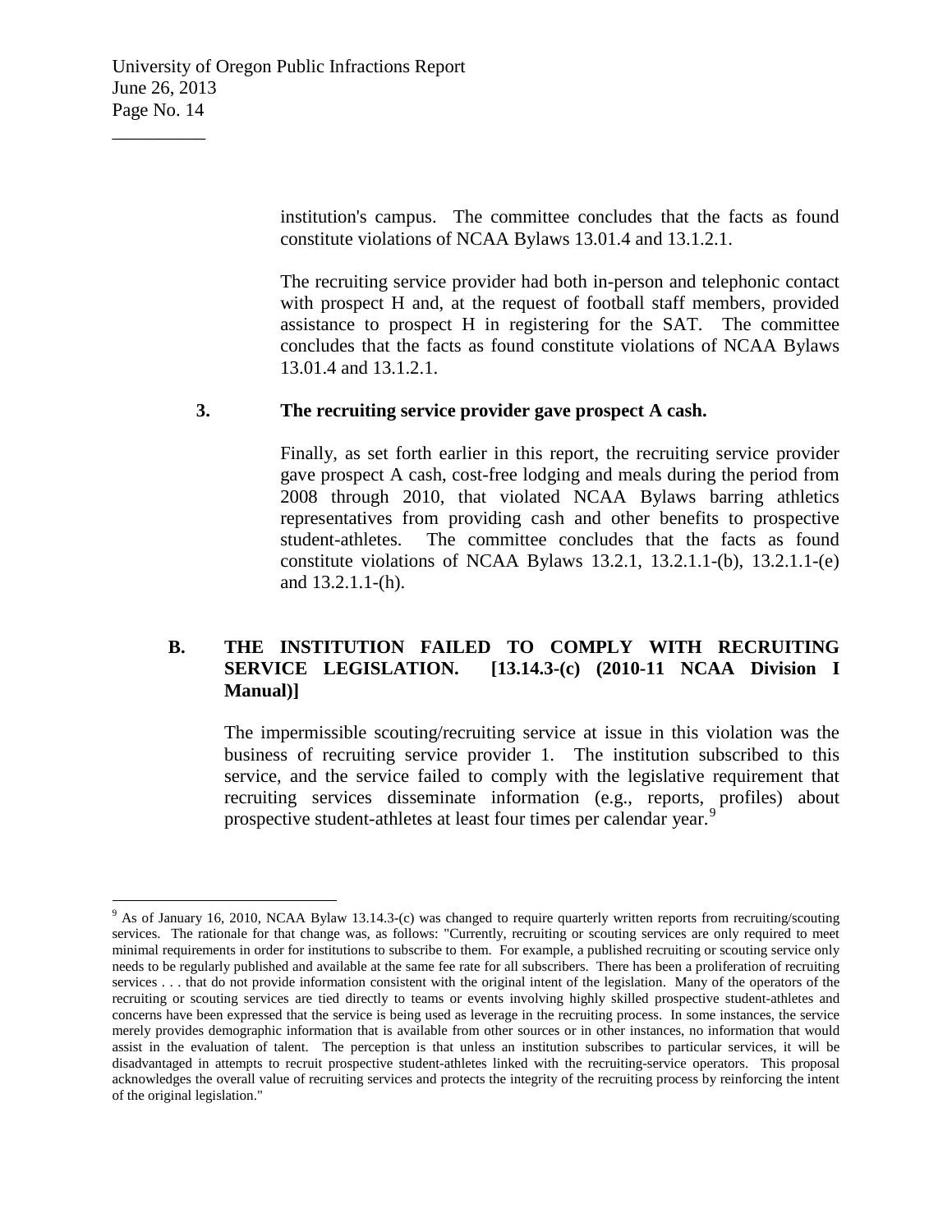The institution and the enforcement staff agree that a violation occurred. The committee concludes that these facts constitute a violation of NCAA bylaws.

### **1. NCAA legislation regarding scouting services.**

The applicable portions of the bylaws state:

**Bylaw 13.14.3-(c) (2010-11 Division I Manual).** An institution may subscribe to a recruiting or scouting service involving prospective studentathletes, provided the institution does not purchase more than one annual subscription to a particular service and the service:

(c) Disseminates information (e.g., reports, profiles) about prospective student-athletes at least four times per calendar year;

## **2. The institution used a recruiting service that failed to comply with the quarterly reporting requirement.**

The institution and the enforcement staff agree that a violation occurred. The committee concludes that these facts constitute a violation of NCAA bylaws.

The facts in this case demonstrate that on January 16, 2010, the applicable NCAA legislation changed to require quarterly reports from recruiting/scouting services. Because recruiting service 1 did not provide quarterly reports until February 22, 2011, over a year after the legislative change, a violation of NCAA legislation occurred. The committee concludes that the facts as found constitute a violation of NCAA Bylaw 13.14.3-(c).

## **C. THREE NONCOACHING STAFF MEMBERS PLACED OR RECEIVED IMPERMISSIBLE RECRUITING TELEPHONE CALLS. [NCAA Bylaws 11.7.1.2 and 13.1.3.4.1]**

During the period from 2007 through early 2011, three noncoaching staff members, who were not permitted to make telephone calls of a recruiting nature, placed or received numerous impermissible recruiting-related telephone calls in violation of NCAA legislation.

**1. NCAA legislation regarding recruiting functions and the staff members permitted to engage in this activity.**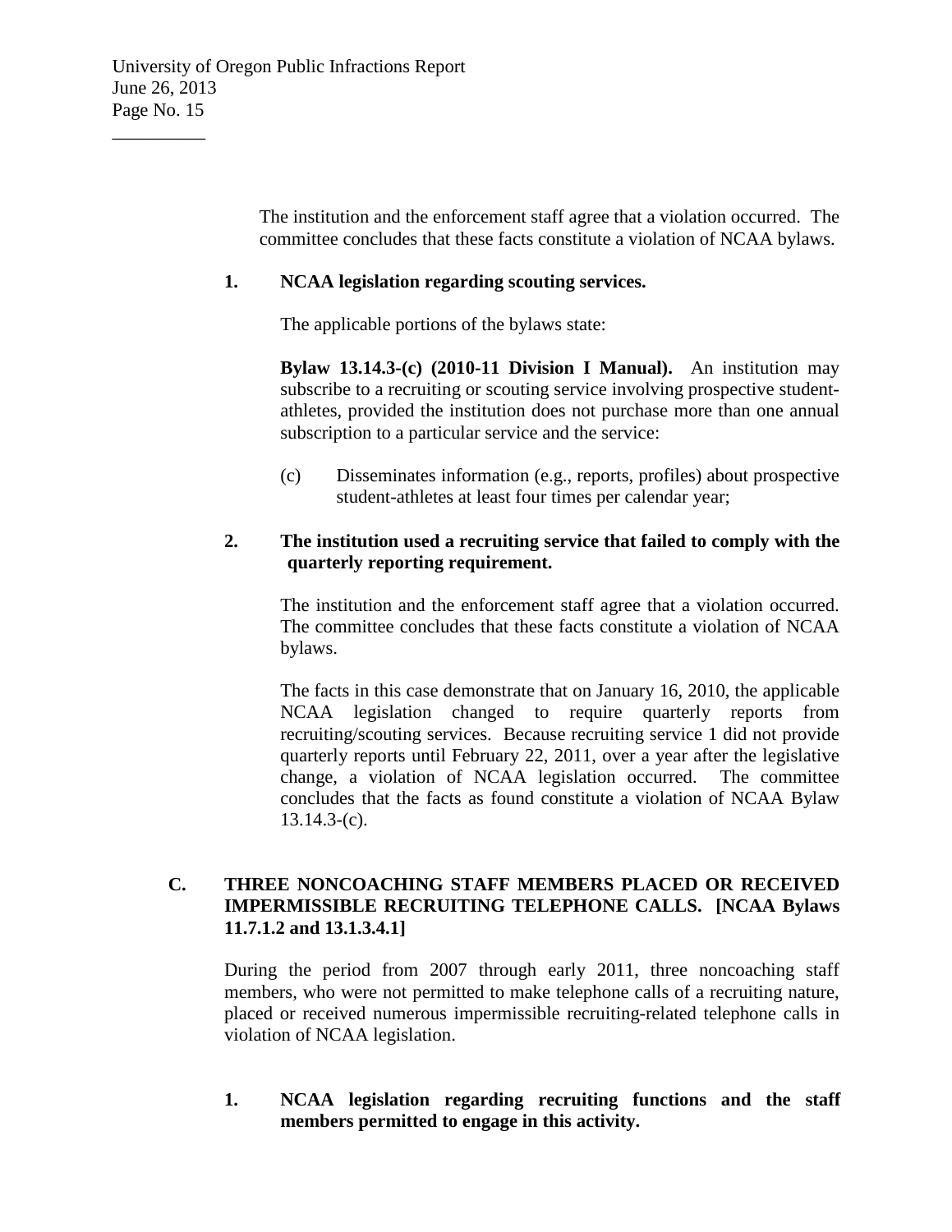The applicable portions of the bylaws state:

**11.7.1.2 Recruiting Coordination Functions** The following recruiting coordination functions (except related routine clerical tasks) must be performed by the head coach or one or more of the assistant coaches who count toward the numerical limitations in Bylaw 11.7.4: *(Revised: 4/27/06 effective 8/1/06, 4/24/08 effective 8/1/08)*

- (a) Activities involving athletics evaluations and/or selection of prospective student-athletes; and *(Revised: 4/24/08 effective 8/1/08)*
- (b) Making telephone calls to prospective student-athletes (or prospective student-athletes' parents, legal guardians or coaches). *(Revised: 1/12/06, 4/24/08 effective 8/1/08, 4/26/12)*

## **13.1.3.4 Permissible Callers.**

**13.1.3.4.1 Institutional Coaching Staff Members -- General Rule.** All telephone calls made to a prospective student-athlete (or the prospective student-athlete's parents, legal guardians or coaches) must be made by the former head coach or one or more of the assistant coaches who count toward the numerical limitations in Bylaw 11.7.4 (see Bylaw 11.7.1.2). In bowl subdivision football and women's rowing, such telephone calls also may be made by a graduate assistant coach, provided the coach has successfully completed the coaches' certification examination per Bylaw 11.5.1.1. *(Revised: 1/10/95, 1/9/96 effective 8/1/96, 1/12/04 effective 8/1/04, 4/27/06 effective 8/1/06, 5/26/06, 12/12/06, 12/15/06, 4/26/12)*

### **2. Three noncoaching staff members placed or received impermissible recruiting related telephone calls.**

The institution and the enforcement staff agree that a violation occurred. The committee concludes that these facts constitute a violation of NCAA bylaws.

The facts demonstrate that, during a four-year period, from 2007 through early 2011, three noncoaching staff members placed or received approximately 730 impermissible recruiting telephone calls. The institution admitted the violation and that the bylaw requires that all telephone calls are to be made by coaches who count towards the numerical limitations and who have been properly certified. The noncoaching staff members stated that they did not realize that these calls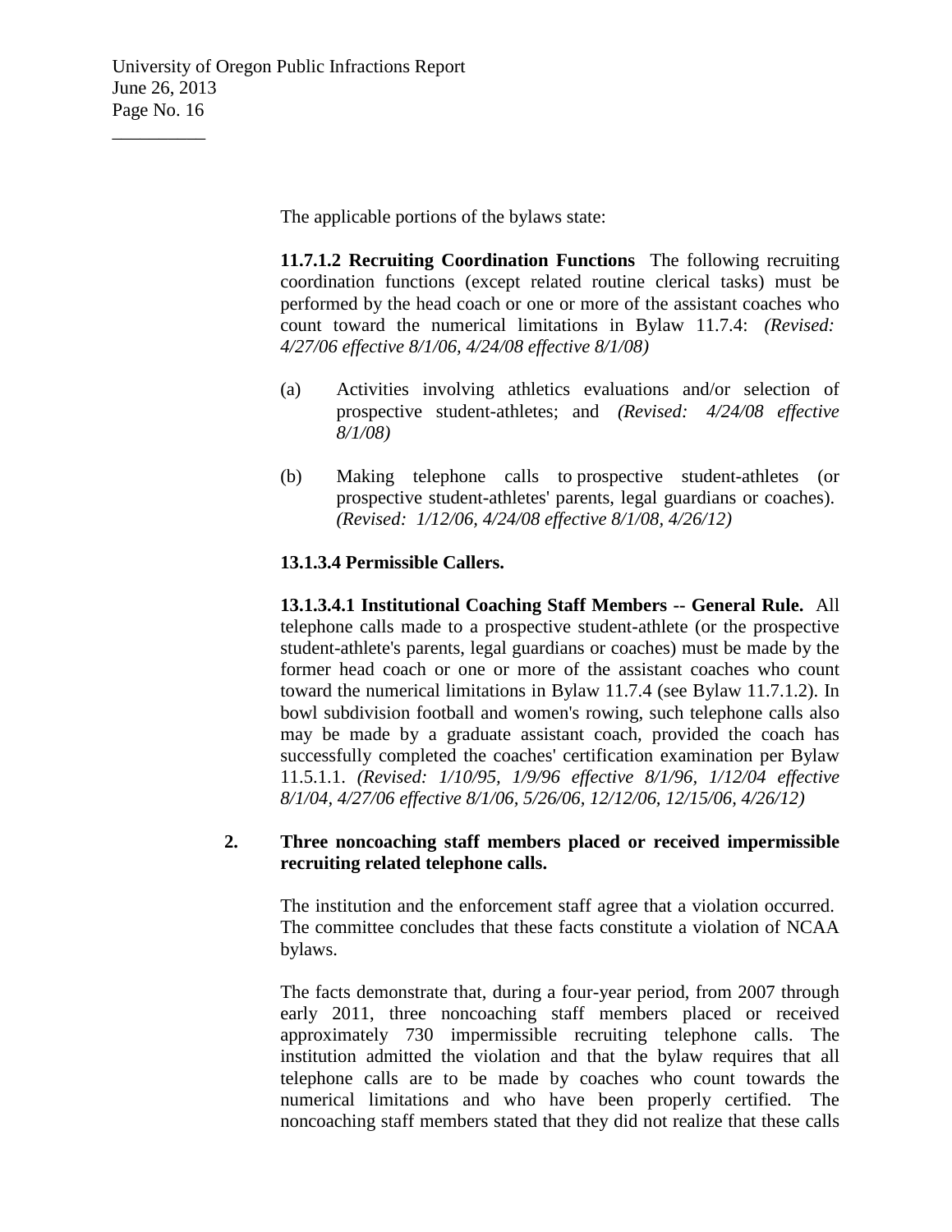University of Oregon Public Infractions Report June 26, 2013 Page No. 17

 $\overline{\phantom{a}}$  , where  $\overline{\phantom{a}}$ 

would be considered recruiting related and described the calls as "logistical." Because NCAA legislation requires that all telephone calls made to a prospective student-athlete (or to the prospective studentathlete's parents, legal guardians or coaches) must have been made by the former head coach or one or more of the assistant coaches, the institution violated NCAA recruiting rules. The committee concludes that the facts as found constitute violations of NCAA Bylaws 11.7.1.2 and 13.1.3.4.1.

## **D. THE INSTITUTION EXCEEDED COACHING STAFF LIMITATIONS. [NCAA Bylaw 11.7.2]**

During the period from 2009 through 2011, the institution's football program exceeded the permissible limit on the number of coaches by one when the former assistant director of football operations (a noncoaching sport-specific former staff member who was not considered a countable coach by the institution) engaged in recruiting activities as set forth in Section IV-C of this report.

The institution and the NCAA enforcement staff agree on the facts in this allegation and that violations of NCAA legislation occurred. The committee concludes that these facts constitute violations of NCAA legislation.

### **1. NCAA legislation regarding football coaching staff limitations.**

The applicable bylaw states:

**11.7.2 Bowl Subdivision Football. [FBS]** There shall be a limit of one head coach, nine assistant coaches and four graduate assistant coaches who may be employed by an institution in bowl subdivision football. (Revised: 4/28/11 effective 8/1/12)

### **2. The former assistant director of operations became a countable football coach.**

The institution and the enforcement staff agree that that the former assistant director of operations engaged in activity that could only be undertaken by a countable coach. The committee concludes that these facts constitute a violation of NCAA bylaws.

The facts demonstrate that the former assistant director of operations involved the recruiting service provider in the recruitment of several football prospective student-athletes. Further, he engaged in recruitingrelated telephone calls. Because the former assistant director of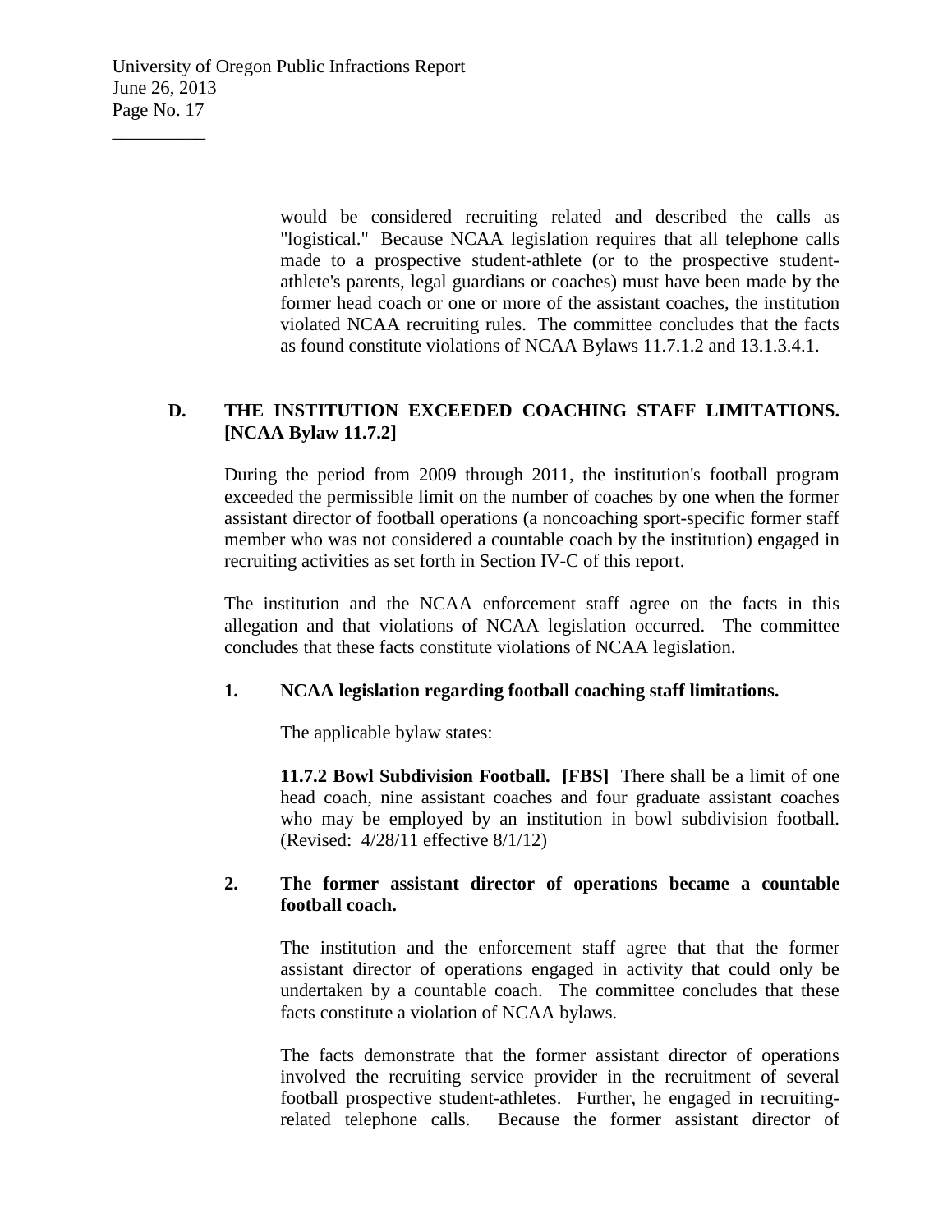operations facilitated the recruiting service provider's involvement in recruiting and made recruiting-related telephone calls, he is considered to have been a countable coach. As a result, the institution exceeded the football coaching staff limit by one. The committee concludes that the facts as found constitute a violation of NCAA Bylaw 11.7.2.

# **E. THE FORMER HEAD COACH FAILED TO MONITOR THE FOOTBALL PROGRAM. [NCAA Bylaw 11.1.2.1]**

From 2009 through 2011, the scope and nature of the violations in this case demonstrate that the head football coach failed to monitor: (1) his football staff related to the recruiting activities of the recruiting service provider, a representative of the institution's athletics interests; (2) the football program's use of a recruiting or scouting service that did not always comply with NCAA legislation; and (3) the duties and activities of the assistant director of operations.

The institution, the former head coach and the NCAA enforcement staff agree on the facts in this allegation and that violations of NCAA legislation occurred. The committee concludes that these facts constitute violations of NCAA legislation.

## **1. NCAA legislation regarding responsibility of a head coach.**

The applicable bylaw states:

**11.1.2.1 Responsibility of a Head Coach.** It shall be the responsibility of an institution's head coach to promote an atmosphere for compliance within the program supervised by the coach and to monitor the activities regarding compliance of all assistant coaches and other administrators involved with the program who report directly or indirectly to the coach. (*Adopted: 4/28/05*)

## **2. The former head coach failed to monitor the football program.**

The institution, the former head coach and the NCAA enforcement staff agree on the facts and that violations of NCAA legislation occurred. The committee concludes that these facts constitute violations of NCAA legislation.

The facts demonstrate that, while the former head coach stated he was unaware that certain activities (including those of his staff involving the recruiting service provider in the recruiting process) were violations, the committee concluded, and the institution and the former head coach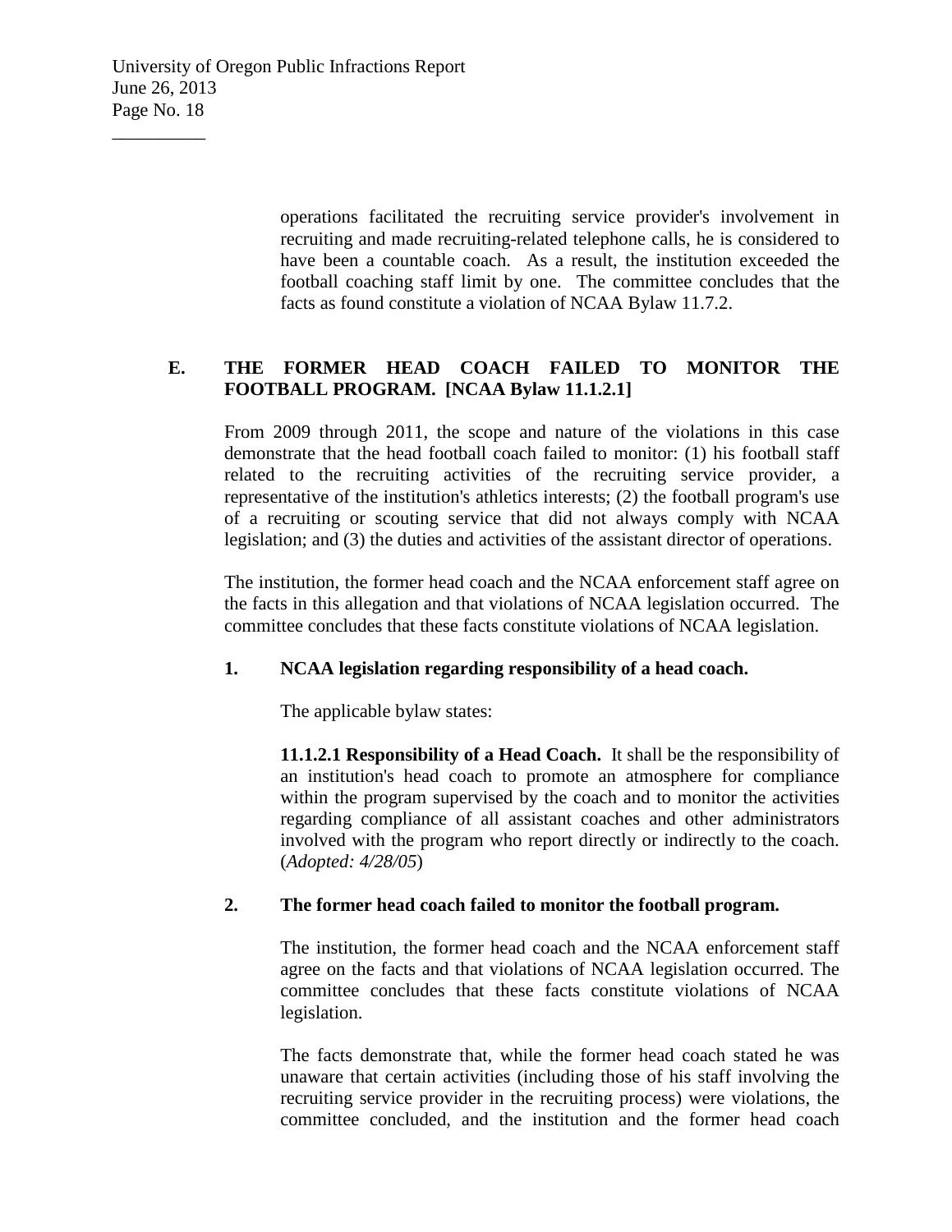University of Oregon Public Infractions Report June 26, 2013 Page No. 19

 $\overline{\phantom{a}}$  , where  $\overline{\phantom{a}}$ 

agreed, that it is the head coach's responsibility to know NCAA rules and regulations and to see that every coach and staff member complies with those regulations. The violations of NCAA legislation that occurred in connection with the recruiting service provider's impermissible contact with prospective student-athletes, the football program's use of the recruiting service provider's business which did not comply with NCAA legislation, and the impermissible telephone calls placed by the former assistant director of operations reflect that the former head coach failed to meet his obligation to monitor. The committee concludes that the facts as found constitute violations of NCAA Bylaw 11.1.2.1.

## **F. THE INSTITUTION FAILED TO MONITOR THE FOOTBALL PROGRAM. [NCAA CONSTITUTION 2.8.1]**

From 2008 through 2011, the institution failed to monitor: (1) the football program's use of a recruiting or scouting service; (2) the provision of institutional athletics apparel; and (3) telephone calls between prospective student-athletes, their parents or high school coaches and noncoaching staff members with sportspecific responsibilities.

The institution, and the NCAA enforcement staff agree on the facts in this allegation and that violations of NCAA legislation occurred. The committee concludes that these facts constitute violations of NCAA legislation.

### **1. NCAA legislation regarding monitoring.**

The applicable bylaw states:

**NCAA Bylaw 2.8.1 Responsibility of Institution.** Each institution shall comply with all applicable rules and regulations of the Association in the conduct of its intercollegiate athletics programs. It shall monitor its programs to assure compliance and to identify and report to the Association instances in which compliance has not been achieved. In any such instance, the institution shall cooperate fully with the Association and shall take appropriate corrective actions. Members of an institution's staff, student-athletes, and other individuals and groups representing the institution's athletics interests shall comply with the applicable Association rules, and the member institution shall be responsible for such compliance.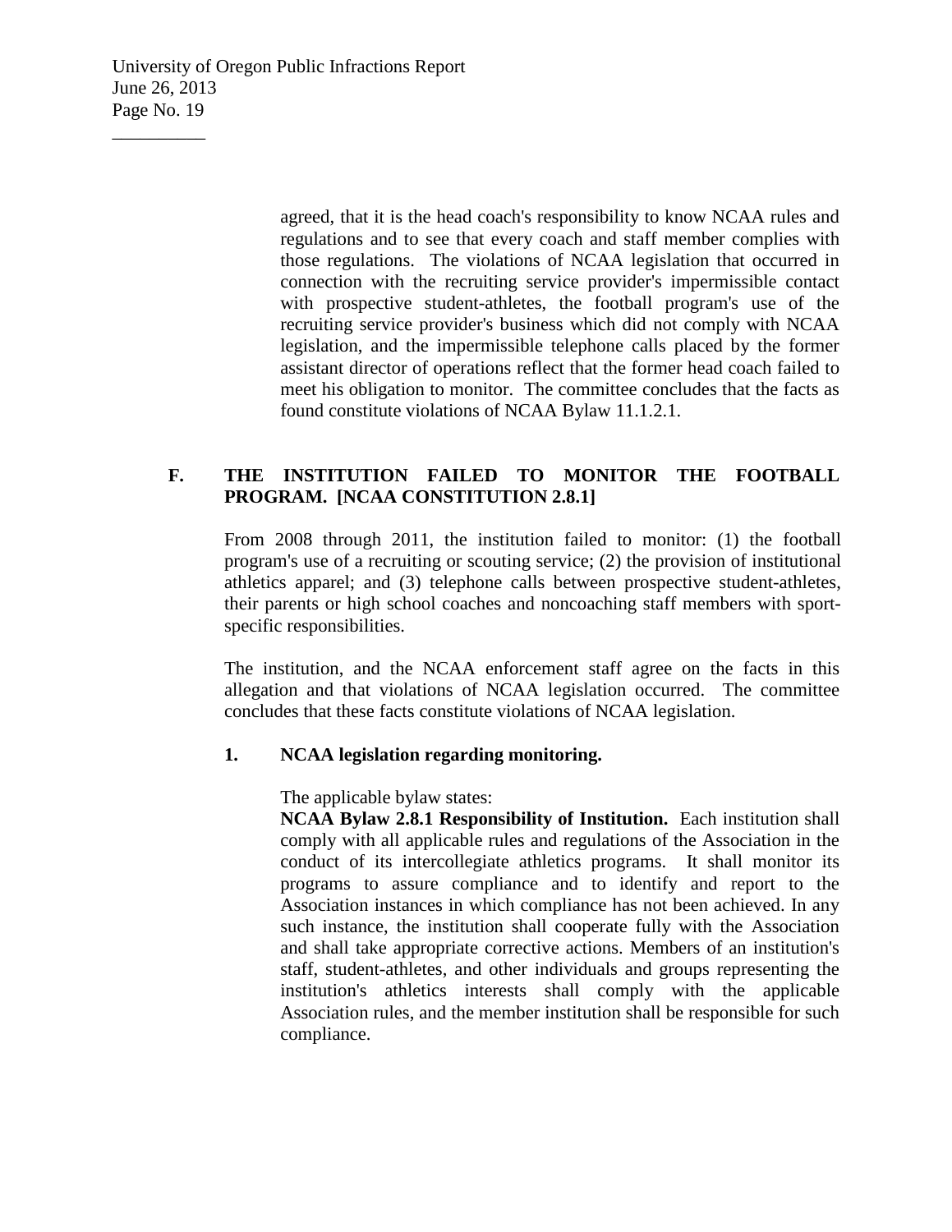## **2. The institution failed to monitor the use of a recruiting service.**

The institution and the NCAA enforcement staff agree on the facts and that violations of NCAA legislation occurred. The committee concludes that these facts as found constitute violations of NCAA legislation.

The facts demonstrate that simply alerting coaches that rules must be followed is not enough; effective compliance demands ongoing and specific rules education. Further, effective monitoring requires checking to see whether compliance with the rules has occurred. The institution should have followed up with the recruiting service provider to see that the form it had sent to him was properly completed and filed. Moreover, the institution should have checked with the football staff to see that the recruiting service provider was submitting quarterly reports. No such follow-up was done until almost a year after the legislation was modified. The committee concludes that these facts constitute violations of NCAA Constitution 2.8.1.

## **3. The former assistant director of operation failed to report a possible rules violation.**

The institution and the NCAA enforcement staff are in agreement on the facts and that violations of NCAA legislation occurred. The committee concludes that these facts as found constitute violations of NCAA legislation.

The facts demonstrate that the former assistant director of operations sent a box of Oregon athletic apparel to the recruiting service provider. Later, when he saw prospect A on YouTube wearing an Oregon T-shirt not available for purchase, he had "concerns" about where prospect A obtained the T-shirt. The former assistant director of operations was obligated under NCAA rules to report his concerns about the T-shirt to a compliance or athletics administrator. The committee concludes that these facts constitute violations of NCAA Constitution 2.8.1 and are attributable to the institution.

**4. The institution failed to educate the football operations staff regarding telephone legislation and failed to monitor the football operations staff's telephone activity.**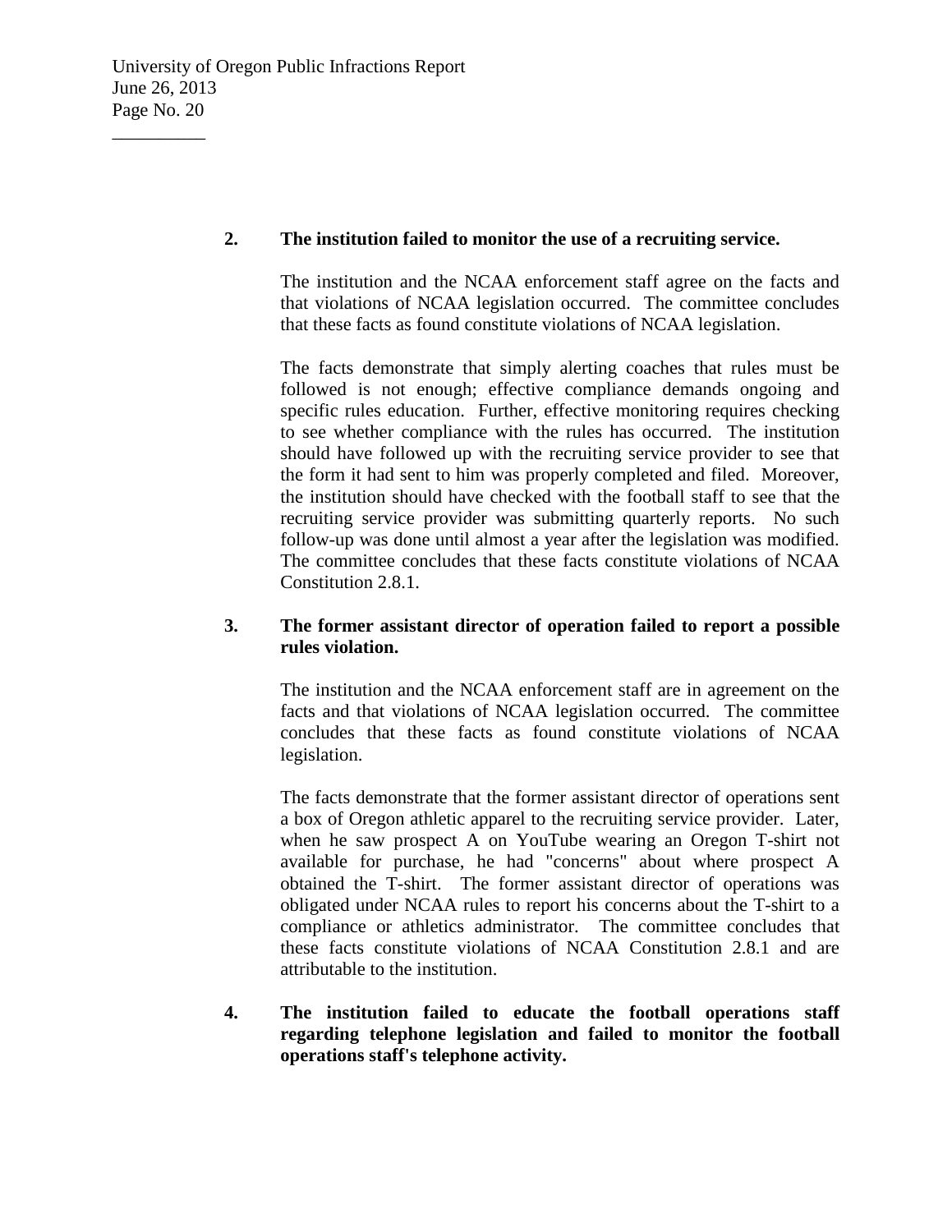University of Oregon Public Infractions Report June 26, 2013 Page No. 21

 $\overline{\phantom{a}}$  , where  $\overline{\phantom{a}}$ 

The institution and the NCAA enforcement staff agree on the facts and that violations of NCAA legislation occurred. The committee concludes that these facts as found constitute violations of NCAA legislation.

The facts demonstrate that the athletics department should have had a rules-education session tailored directly for the football operations staff and a monitoring system for the football operation staff's telephone calls. There was a failure by the institution to designate someone responsible for educating and monitoring the football operations staff, including their phone calls. These circumstances contributed to the violations set forth in Sections C (impermissible phone calls) and D (exceeding football coaching staff limitations). The committee concludes that these facts constitute violations of NCAA Constitution 2.8.1.

### **G. VIOLATIONS NOT DEMONSTRATED**

The allegations involving the use of impermissible recruiting services included three recruiting services, two (previously identified as recruiting service 2 and recruiting service 3) of which were utilized by the institution during the 2008 and 2009 academic years. Recruiting service 1 was used in 2010. The institution and the enforcement staff agreed on the facts associated with the use of all three services, but the institution disagreed that the use of recruiting service 2 and recruiting service 3 in 2008 and 2009 violated NCAA legislation. With regard to the use of recruiting service 1, the enforcement staff and the institution agreed on the facts and that a violation occurred. The committee concludes that there is no violation relative to the use of the recruiting services in 2008 and 2009.

### **1. NCAA legislation regarding scouting services.**

The applicable portions of the bylaws, in effect during the relevant time period, stated:

**Bylaw 13.14.3 (2009-10 and 2010-11 Manuals).** An institution may subscribe to a recruiting or scouting service involving prospective studentathletes, provided the institution does not purchase more than one annual subscription to a particular service and the service.

- (a) Is made available to all institutions desiring to subscribe and at the same fee rate for all subscribers;
- (b) Publicly identifies all applicable rates;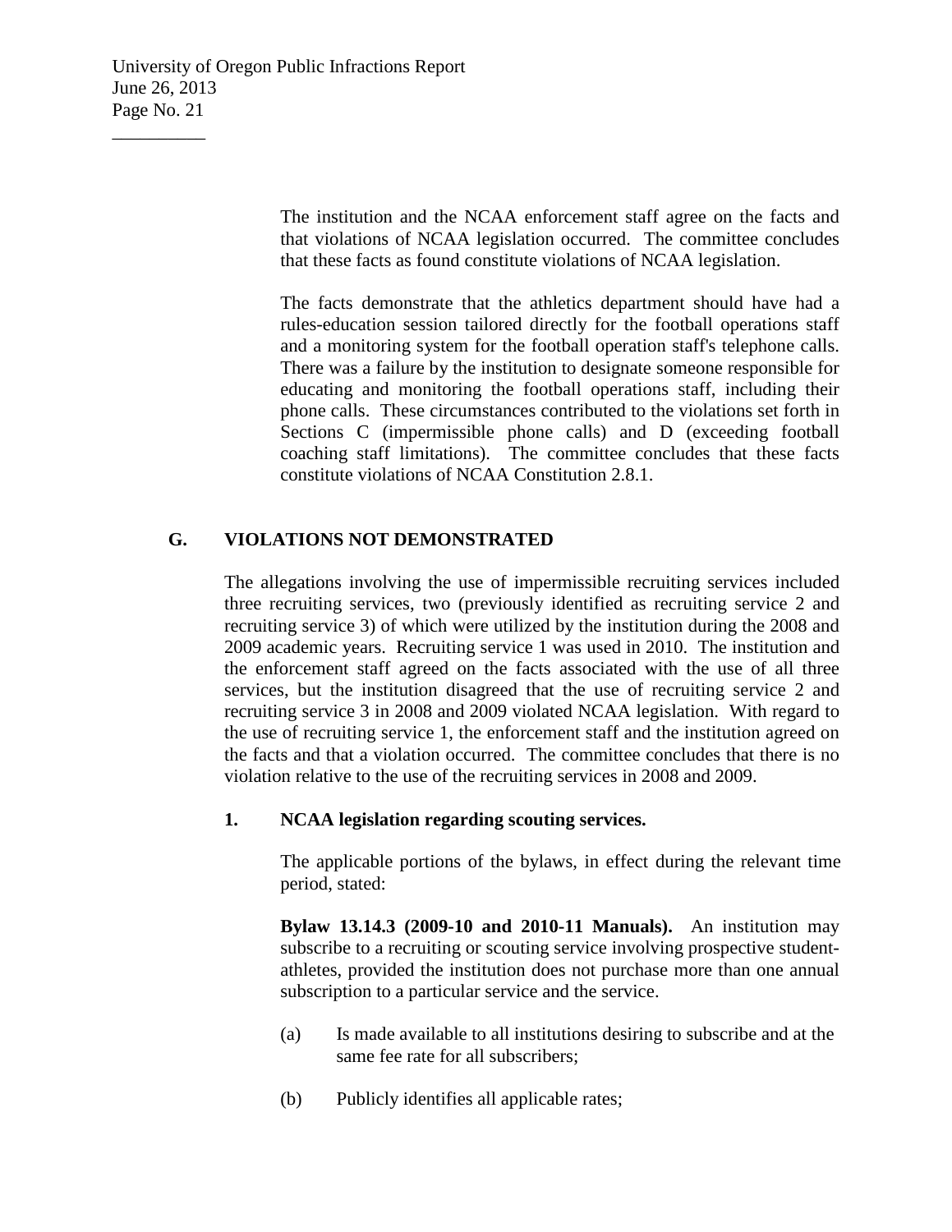- (c) Disseminates information (e.g., reports, profiles) about prospective student-athletes at least four times per calendar year;
- (d) Publicly identifies the geographical scope of the service (e.g., local, regional, national) and reflects broad-based coverage of the geographical area in the information it disseminates;
- (e) Provides individual analysis beyond demographic information or rankings for each prospective student-athlete in the information it disseminates; *(Revised: 4/13/10)*
- (f) Provides access to samples or previews of the information it disseminates before purchase of a subscription; and
- (g) Provides video that is restricted to regularly scheduled (regularseason) high school, preparatory school or two-year college contests and for which the institution made no prior arrangements for recording. (Note: This provision is applicable only if the subscription includes video services.)

### **2. The recruiting services made oral reports to the institution in conjunction with written reports.**

During 2008 and 2009, the institution's football program paid for subscriptions to two recruiting or scouting services that the enforcement staff contended did not conform to NCAA legislation. The facts demonstrate that in 2008 and 2009, the football program paid \$6,500 and \$10,000, respectively, for a subscription to recruiting service 2 and received oral reports from the recruiting service. Additionally, in 2009, the football program paid \$3,745 for a subscription to a third recruiting service and received oral reports from an employee of the recruiting service. Both services provided the same standardized written/published player profiles, game film and highlight clips to the football program that were made available to all subscribers in accordance with Bylaw 13.14.3 as written in the 2007-08, 2008-09 and 2009-10 NCAA Manuals.

On January 16, 2010, the applicable NCAA legislation changed to require quarterly reports from recruiting/scouting services. The institution conceded that it violated this legislation when it used recruiting service 1 and did not receive written quarterly reports during 2010, as set forth previously in Section B of the Analysis section.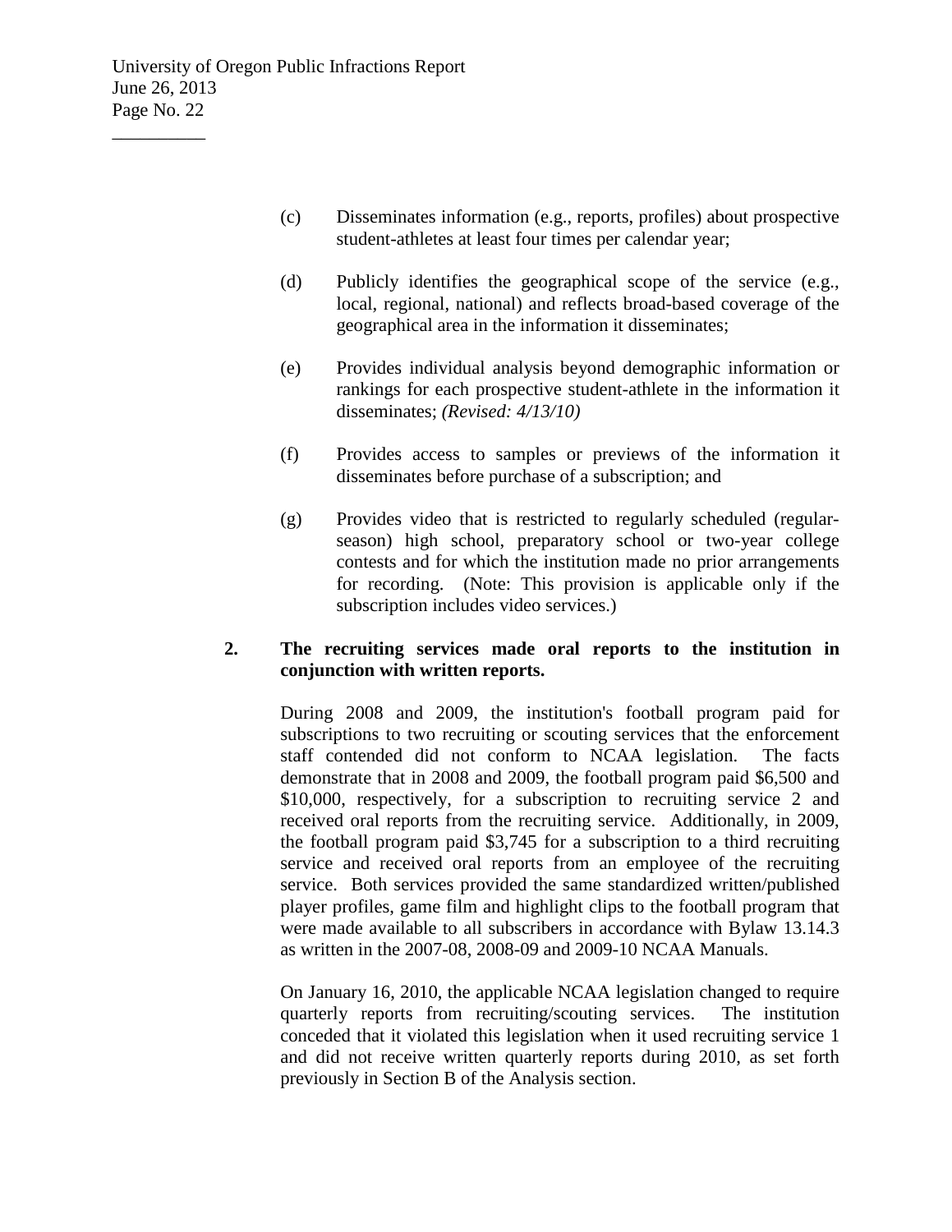University of Oregon Public Infractions Report June 26, 2013 Page No. 23

 $\overline{\phantom{a}}$  , where  $\overline{\phantom{a}}$ 

However, with regard to the institution's subscription to the recruiting services in 2008 and 2009, the committee concludes that the institution complied with Bylaw 13.14.3 as it was written at the time. In large part, the enforcement staff based its conclusion that the two services were impermissible on a December 16, 1987, official interpretation, which reads as follows:

> Considered the application of Case No. 201 a situation in which a member institution wishes to subscribe to a scouting service that provides oral reports (as opposed to a published report or videotape) by telephone to member institutions regarding prospective student-athletes, with this service then to be supplemented by handwritten reports and letters; concluded that the provisions of Case No. 201 which require that the service be made available to any institution desiring to subscribe and at the same fee rate for all subscribers, would not permit an institution's athletics department to subscribe to this scouting service, inasmuch as the material that is to be provided to each member institution is not standardized in a manner that ensures consistent distribution of information regarding each prospective student-athlete.

The enforcement staff maintained that this interpretation banned all oral communications with recruiting/scouting services providers. The 1987 interpretation does not contemplate the circumstances comprising this particular situation. Namely, a subscribing institution receives oral communication or has telephone conversations with the recruiting/scouting service providers in conjunction with standardized, published reports. The committee determines that language of the interpretation reasonably could be read that the interpretation permitted oral communications with recruiting/scouting service providers in conjunction with standardized written/published reports. Therefore, the committee concludes that the manner in which the institution utilized its subscriptions to the two recruiting services in 2008 and 2009 did not violate Bylaw 13.14.3 as it existed during those years.  $^{10}$  $^{10}$  $^{10}$ 

<span id="page-22-0"></span> $10$  Bylaw 13.14.3 did not exist in 1987. The December 16, 1987, interpretation was in reference to Case No. 201 of the NCAA's 1987 Constitution and Bylaws Case Book. That case was incorporated into the revised NCAA Manual in 1989 as Bylaw 13.14.3 and retained the same language until a January 16, 2010, amendment.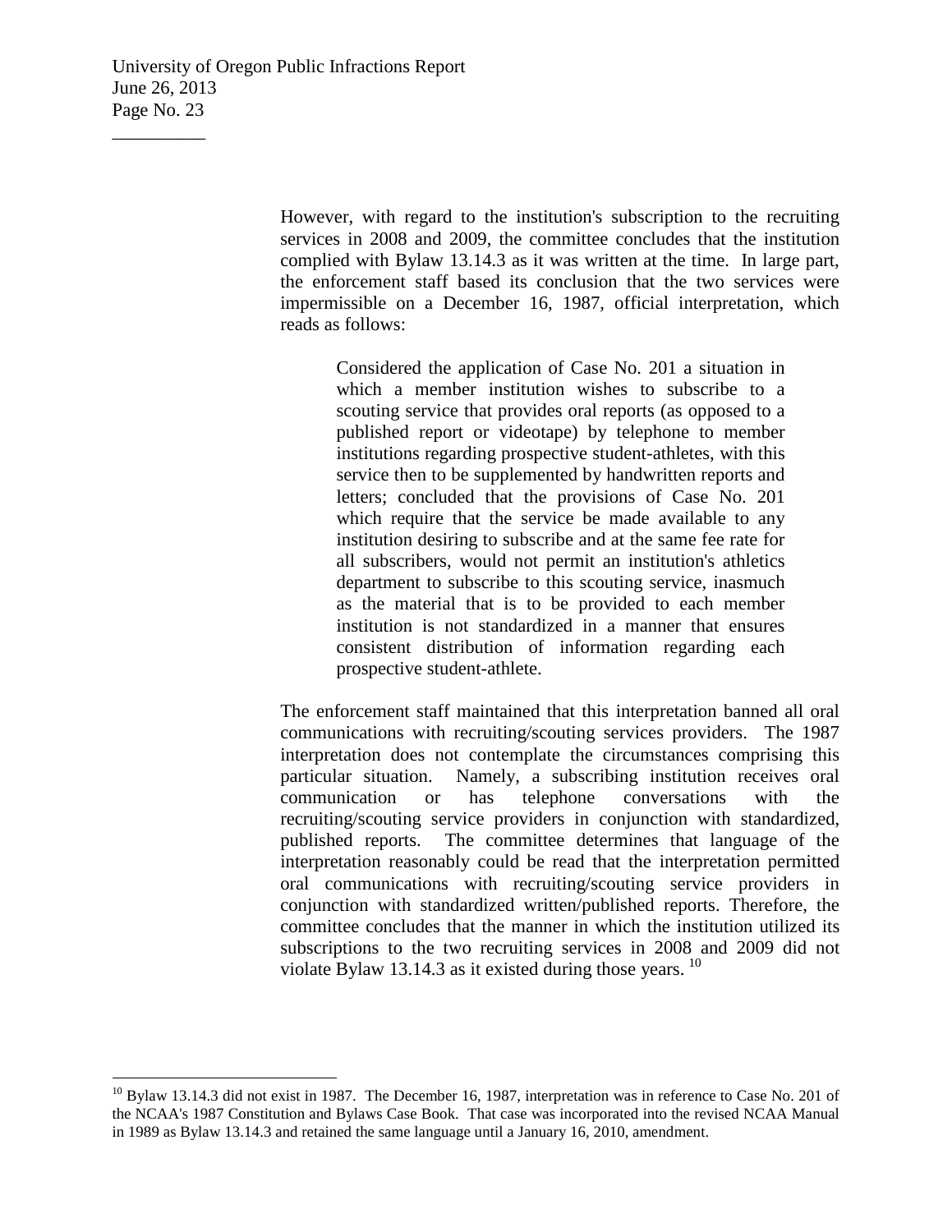# **V. PENALTIES**

 $\overline{\phantom{a}}$  , where  $\overline{\phantom{a}}$ 

The committee is the independent administrative body of the NCAA charged with adjudicating alleged rules infractions by member institutions and their employees. For the reasons set forth in Sections III and IV of this report, the Committee on Infractions finds that this case involved major violations of NCAA legislation. In keeping with its mandate and with due consideration of the institution's self-imposed penalties and corrective actions, the committee issues the following penalties. [Note: The institution's corrective actions are contained in Appendix One.]

The committee also considered the institution's cooperation in the processing of this case. Cooperation during the infractions process is addressed in NCAA Bylaw 19.01.3 - Responsibility to Cooperate and NCAA Bylaw 32.1.4 – Cooperative Principle. The committee finds that the cooperation exhibited by the institution was consistent with its obligation under Bylaws 19.01.3.3 and 32.1.4. The committee notes that the institution did not initially self-detect the violations. The committee further notes that the institution is considered a "repeat violator" under NCAA legislation. As a result, the committee imposes a three-year probationary period and the following additional sanctions. Those self-imposed by the institution are so noted:

## **General Administrative Penalties Imposed on the Institution**

- 1. Public reprimand and censure.
- 2. Three years of probation from June 26, 2013, through June 25, 2016. (The institution had proposed a two-year probationary period.)

## **Penalties Imposed on the Football Program**

- 3. The number of initial athletically related financial aid awards in football that are countable under Bylaw 15.02.3 shall be reduced by one from the maximum allowed (25) during both the 2012-13 and 2013-14 academic years. This limits the institution to 24 initial grants those two years under current rules. (Institution imposed)
- 4. The number of total athletically related financial aid awards in football shall be reduced by one from the maximum allowed (85) during the 2012-13, 2013-14 and 2014-15 academic years. This limits the institution to 84 total scholarships those three years under current rules. (Institution imposed)
- 5. Official paid visits in the sport of football shall be limited to 37 for each of the 2013-14, 2014-15 and 2015-6 academic years. The institution will not be allowed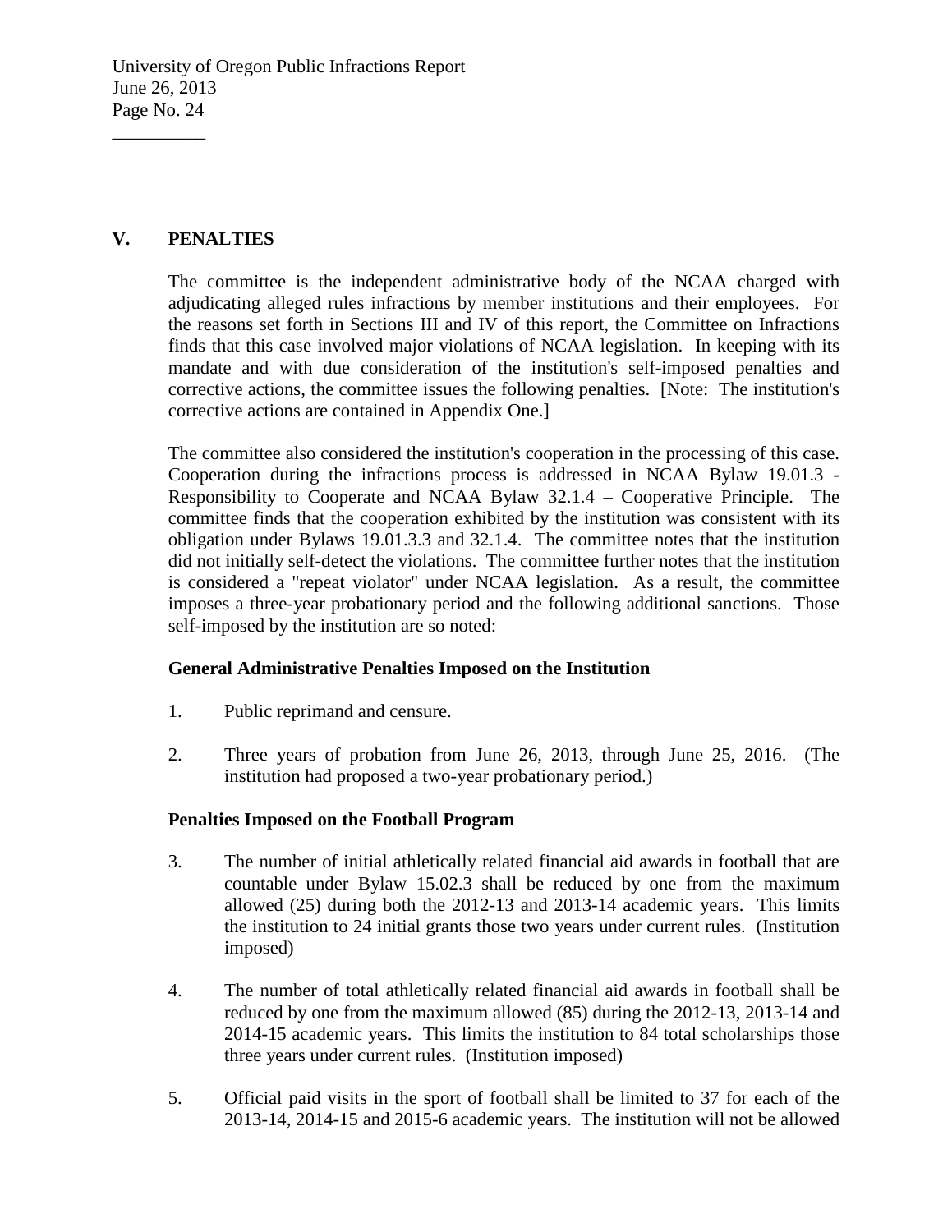to retain unused visits for the following year as allowed under Bylaw 13.6.2.6.2. [Note 1: The maximum number of official paid visits in football is 56. Note 2: The institution had averaged approximately 41 visits over the previous four academic years. Note 3: The institution had proposed a limit of 37 official paid visits during the 2013-14 and 2014-15 academic years.]

- 6. The permissible number of football evaluation days shall be limited to 36 (of 42) in the fall of 2013, 2014 and 2015. The permissible number of football evaluation days shall be limited to 144 (of 168) in the spring of 2014, 2015 and 2016. [Note: The institution self-imposed a limit to 36 the permissible number of football evaluation days in the fall of 2012 and 144 in the spring of 2013.]
- 7. A ban on the subscription to recruiting services during the period of probation.
- 8. The recruiting service provider will be disassociated by the institution's athletics program upon release of this report. (Institution imposed) Included in the disassociation are the following provisions:
	- a. The recruiting service provider shall not be allowed to participate in any organization recognized by the institution as a supporter of the institution's athletics program;
	- b. The recruiting service provider shall not be allowed to provide benefits (including employment) to any enrolled student-athletes;
	- c. The recruiting service provider shall not be allowed to make any financial or gift-in-kind contribution for support of the institution's athletics program; and
	- d. The recruiting service provider shall not receive any privilege associated with the institution's athletics program that is not available to the general public.

### **Penalty Imposed on the Former Head Coach**

9. The committee concluded that the former head coach failed in his duty to monitor his program as it related to the recruiting service provider's impermissible contact with prospective student-athletes, the football program's use of the recruiting service provider's business which did not comply with NCAA legislation, and the impermissible telephone calls placed by the former assistant director of operations. The former head coach agreed with these determinations. Therefore, pursuant to NCAA Bylaw 19.5, the committee imposes an 18-month show-cause order upon the former head coach. During this period, which begins on June 26, 2013, and runs through December 25, 2014, if any member institution seeks to hire the former head coach in an athletically related capacity, it and the former head coach shall appear before the Committee on Infractions to consider which, if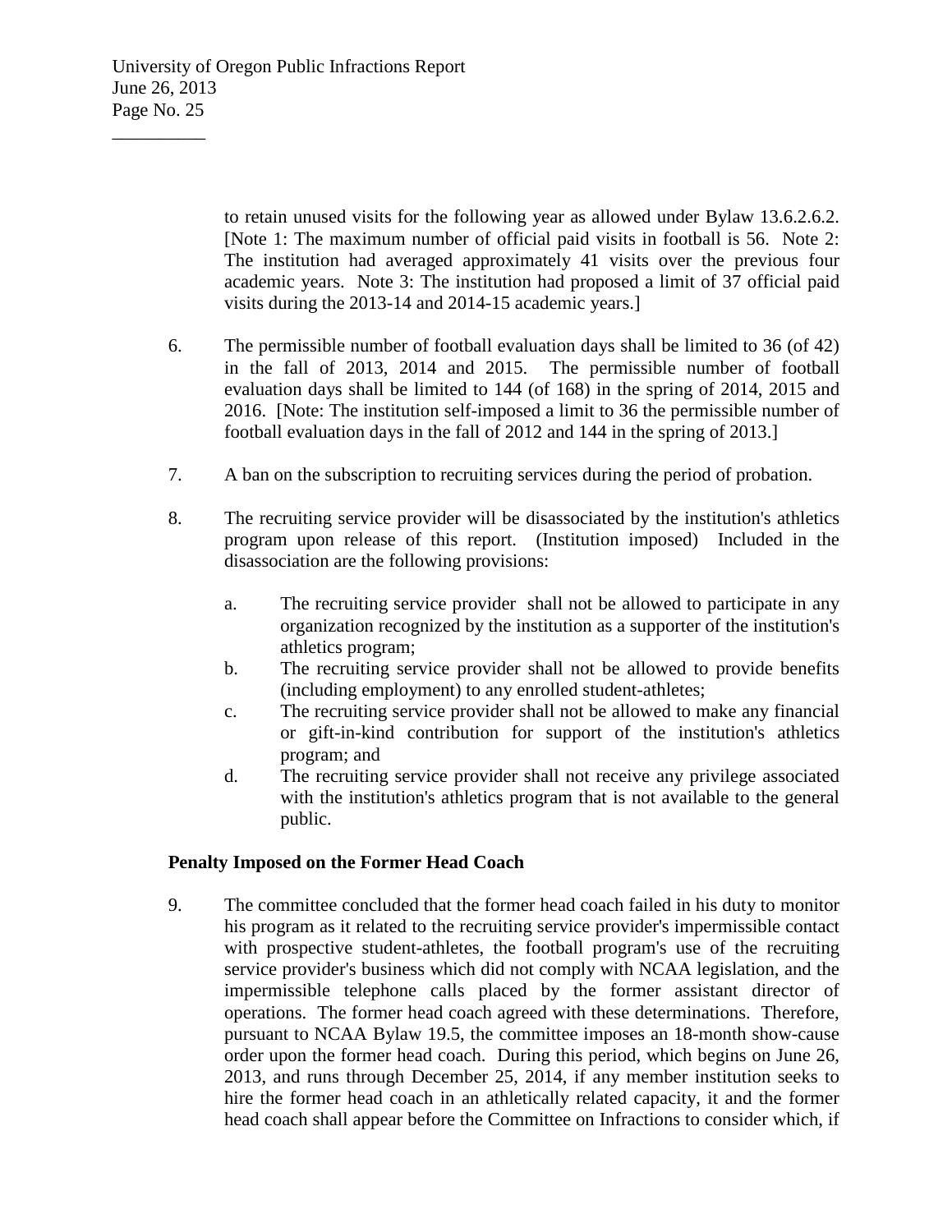any, of the show-cause procedures of Bylaw 19.5.2.2 (l) should be imposed upon him.

#### **Penalty Imposed on the Former Assistant Director of Operations**

10. The committee concluded that the former assistant director of operations violated NCAA recruiting legislation. The former assistant director of operations agreed. Therefore, pursuant to NCAA Bylaw 19.5, the committee imposes a one-year show-cause order upon the former assistant director of operations. During this period, which begins on June 26, 2013, and runs through June 25, 2014, if any member institution seeks to hire the former assistant director of operations in an athletically related capacity, it and the former assistant director of operations shall appear before the Committee on Infractions to consider which, if any, of the show-cause procedures of Bylaw 19.5.2.2 (l) should be imposed upon him

#### **Other Administrative Penalties and Measures**

- 11. During this period of probation, the institution shall:
	- a. Continue to develop and implement a comprehensive educational program on NCAA legislation to instruct the coaches, the faculty athletics representative, all athletics department personnel and all institution staff members with responsibility for the certification of student-athletes' eligibility for admission, financial aid, practice or competition;
	- b. Submit a preliminary report to the Office of the Committees on Infractions by August 15 setting forth a schedule for establishing this compliance and educational program; and
	- c. File with the Office of the Committees on Infractions annual compliance reports indicating the progress made with this program by March 1 of each year during the probationary period. Particular emphasis should be placed on compliance with recruiting legislation, particularly the use of recruiting and scouting services. The reports must also include documentation of the institution's compliance with the penalties adopted and imposed by the committee.
- 12. During the period of probation, the institution shall:
	- a. Inform prospective student-athletes in football that the institution is on probation for three years and the violations committed. If a prospective student-athlete takes an official paid visit, the information regarding violations, penalties and terms of probation must be provided in advance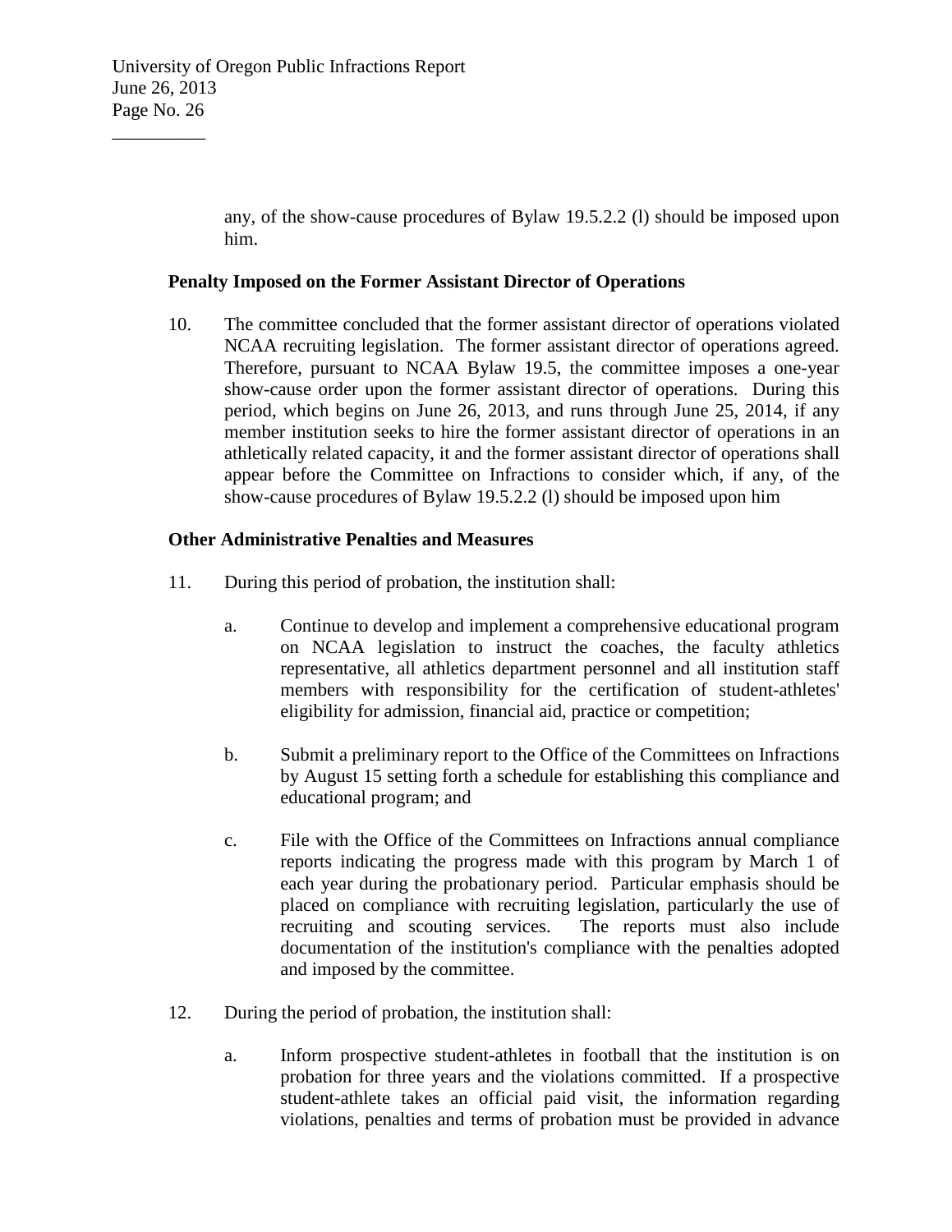of the visit. Otherwise, the information must be provided before a prospective student-athlete signs a NLI.

- b. Publicize specific and understandable information concerning the nature of the infractions by providing, at a minimum, a statement to include the types of violations in the football program and a direct, conspicuous link to the public infractions report located on the athletic department's main webpage. The institution's statement must: (i) clearly describe the infractions; (ii) include the length of the probationary period associated with the major infractions case; and (iii) give members of the general public a clear indication of what happened in the major infractions case to allow the public (particularly prospective student-athletes and their families) to make informed, knowledgeable decisions. A statement that refers only to the probationary period with nothing more is not sufficient. The institution may meet its responsibility in a variety of ways and the Office of the Committees on Infraction's approval of the statement will not be unreasonably withheld.
- 13. The above-listed penalties are independent of and supplemental to any action that has been or may be taken by the Committee on Academic Performance through its assessment of contemporaneous, historical, or other penalties.
- 14. At the conclusion of the probationary period, the institution's president shall provide a letter to the committee affirming that the institution's current athletics policies and practices conform to all requirements of NCAA regulations.

\_\_\_\_\_\_\_\_\_\_\_\_\_\_\_\_\_\_\_\_\_\_\_\_\_\_\_\_\_\_\_\_\_\_\_\_\_\_\_\_\_\_\_\_\_\_\_\_\_\_\_\_\_

As required by NCAA legislation for any institution involved in a major infractions case, the University of Oregon shall be subject to the provisions of NCAA Bylaw 19.5.2.3, concerning repeat violators, for a five-year period beginning on the effective date of the penalties in this case, June 26, 2013

Should the institution or any involved individual appeal either the findings of violations or penalties in this case to the NCAA Infractions Appeals Committee, the Committee on Infractions will submit a response to the appeals committee. As set forth in applicable NCAA Bylaws and procedures of the Infractions Appeals Committee, penalties which are appealed may be automatically stayed until the appeal is concluded, with all other penalties remaining in effect.

The Committee on Infractions advises the institution that it should take every precaution to ensure that the terms of the penalties are observed. The committee will monitor the penalties during their effective periods. Any action by the institution contrary to the terms of any of the penalties or any additional violations shall be considered grounds for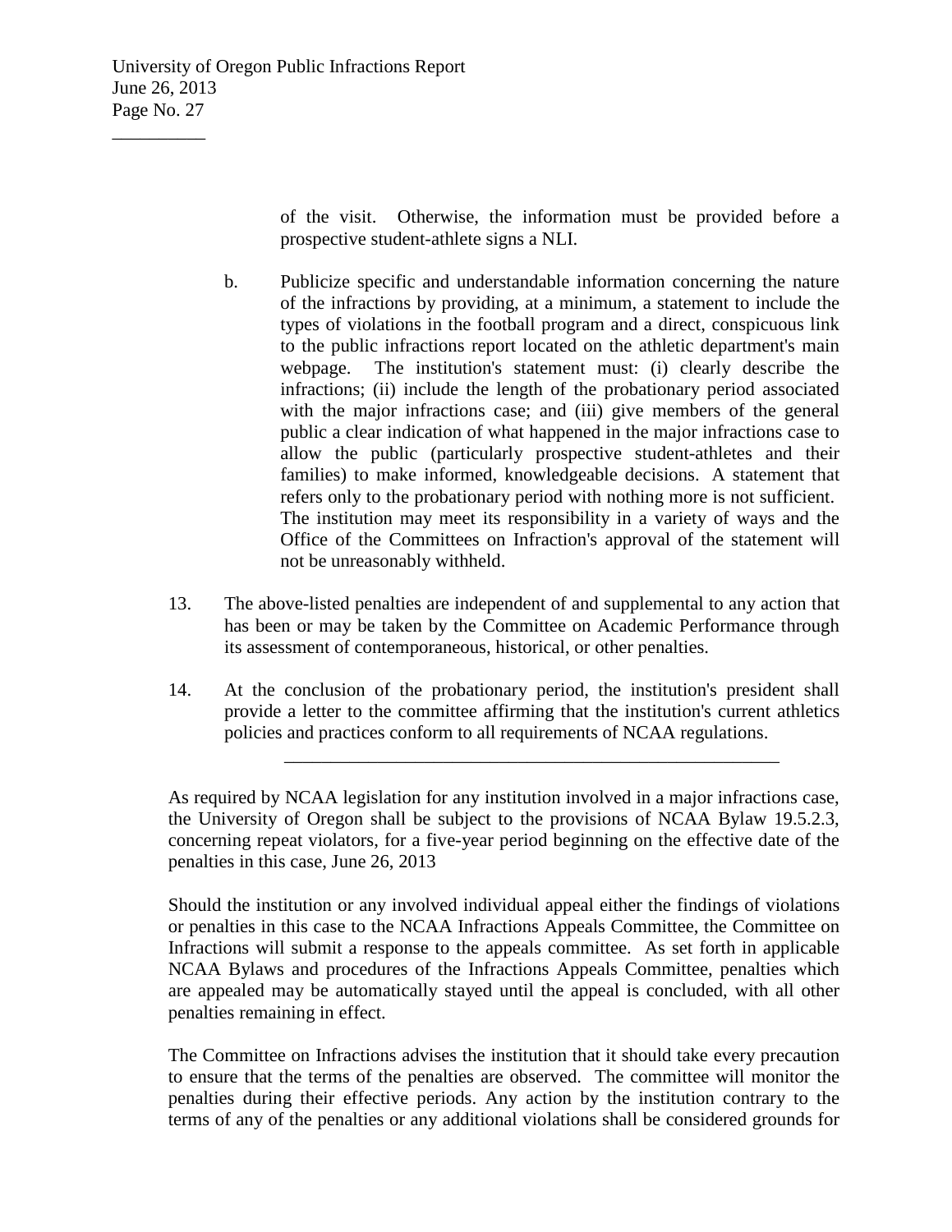extending the institution's probationary period or imposing more severe sanctions, or may result in additional allegations and findings of violations. An institution that employs an individual while a show-cause order is in effect against that individual, and fails to adhere to the penalties imposed, subjects itself to allegations and possible findings of violations.

Should any portion of any of the penalties in this case be set aside for any reason other than by appropriate action of the Association, the penalties shall be reconsidered by the Committee on Infractions. Should any actions by NCAA legislative bodies directly or indirectly modify any provision of these penalties or the effect of the penalties, the committee reserves the right to review and reconsider the penalties.

> NCAA COMMITTEE ON INFRACTIONS Britton Banowsky, chair John S. Black Greg Christopher Melissa Conboy Christopher Griffin, coordinator of appeals Brian P. Halloran Roscoe Howard Eleanor W. Myers Gregory Sankey Rodney Uphoff, coordinator of appeals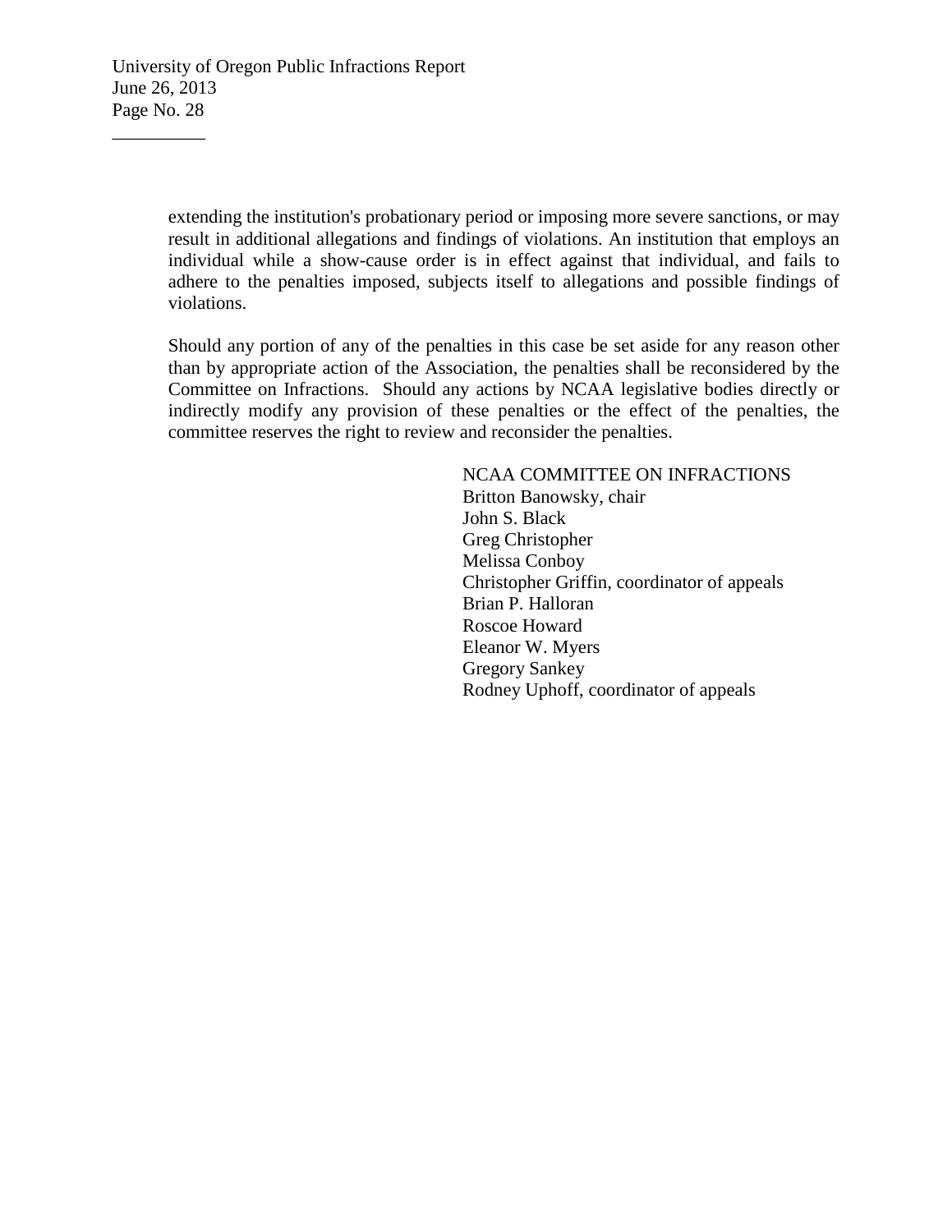### **APPENDIX ONE**

## **CORRECTIVE ACTIONS AS IDENTIFIED IN THE INSTITUTION'S MARCH 28, 2013, LETTER TO THE COMMITTEE.**

- 1. Issued letters of reprimand to the former head coach; two assistant football coaches; and two assistant directors of football operations.
- 2. Issued letters of admonishment to a senior associate athletic director and an executive assistant athletic director.
- 3. At the time of the submission of the summary disposition report, the institution had notified the former head coach and the former assistant director of operations that they would be required to attend one of the summer 2013 NCAA Regional Rules Seminars. Further, the former head coach had been advised that a fine of \$20,000 would be imposed upon him for his failure to adequately monitor the football program's use of recruiting or scouting services and the program's relationship with the recruiting service provider. The institution was not able to enact those penalties due to the subsequent resignations of both staff members.
- 4. Commissioned an external review of the institution's NCAA rules compliance program which includes the findings of the review and recommendations for enhancements to the existing program. The institution has accepted the recommendations and their implementation is underway.
- 5. Discontinued subscription to recruiting service operated by/affiliated with the recruiting service provider. The recruiting service provider will be notified of his permanent disassociation upon completion of this case.
- 6. Expanded compliance staff to include a position that is focused on rules education and monitoring.
- 7. Inclusion of sport-specific personnel in monitoring of phone calls.
- 8. Required that a compliance staff member monitor the player-guest entrance for football and men's basketball home contests.
- 9. Required compliance review and sign-off on all sports travel and recruiting expenditures, including airline ticket purchases.
- 10. Implemented new awards monitoring process that requires compliance review and signoff on each award in all sports.